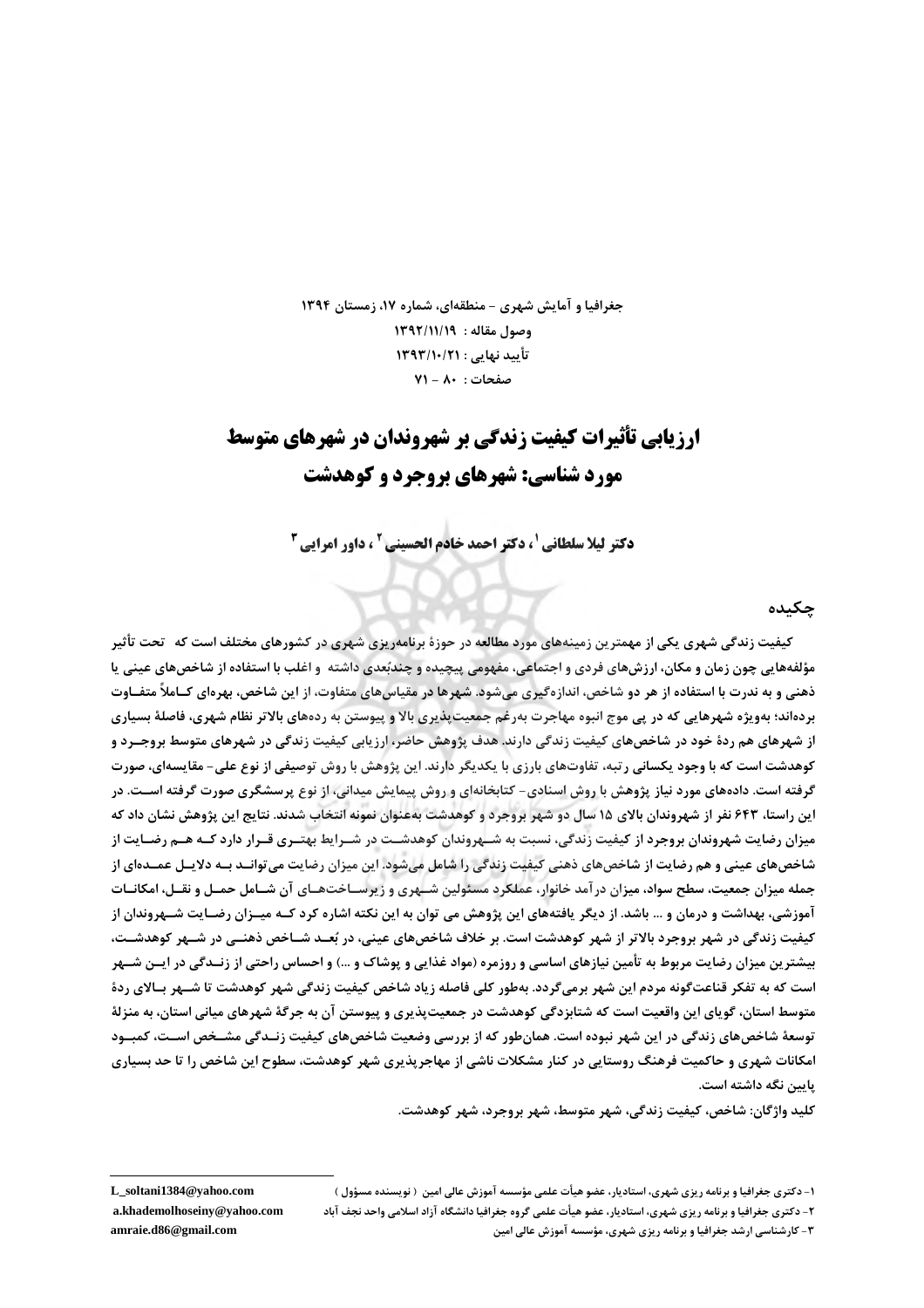مقدمه

مسائل و مشکلات مبتلا به شـهرهای امـروز باعـث توجه فزايندة محققين رشتههاي گونـاگون بـه مطالعـه کیفیت زندگی، کیفیـت مکـان و بهزیسـتی انسـانی در نــواحی شــهری بــه عنــوان ابــزاری بــرای پشــتیبانی از سیاســتگــذاریهــای عمــومی، تــدوین و پــایش استراتژیهای مدیریت و برنامهریـزی شـهری و درک و اولويتبندي مسائل شده است. بر اين اسـاس، بررسـي، شناخت و مطالعه کیفیت زندگی با توجه بـه بسـترهای مهم شهري، در توانـايي جـذب و حفـظ سـرمايههـاي انسانی، بسیار اهمیت دارد. با این وجود، ایـن مطالعـات از جنبههای متعددی مانند مقیاس مطالعه، قلمروهـای مورد استفاده و روشهای سنجش کیفیت زنیدگی متفاوت هستند. به این ترتیب که روشهای گونـاگونی برای مطالعه کیفیت زندگی در نـواحی شـهری بـهکـار گرفته شده است تا جایی که میتوان ادعـا کـرد کـه ۔<br>تاکنون چارچوب جامعی برای مطالعه کیفیـت زنـدگی بـه صــورت یکیارچــه و کــل گرایانــه و متکــی بــر شاخصهای فیزیکی، مکـانی و اجتمـاعی ارائـه نشـده .(Kamp et al, 2003:5)

از آنجایی که نـواحی مختلـف شـهری ایـران دارای شکاف بـارزي از منظـر شـاخصهـاي کيفيـت زنـدگي شهری است (فرجیملائی و همکاران،۱۳۸۹: ۱۴) تا جایی که این شکاف را حتی می توان میان نقاط شهری یک استان نیز شاهد بود، می توان جهت گیری پــژوهش را بـه سـمت بررسـی وضـعیت کیفیـت زنـدگی میـان شهرهای مختلـف یـک اسـتان نیـز سـوق داد. در ایـن رابطه، استان لرستان دارای تحولات بـالای جمعیتـی و شکاف شـاخصهـای توسـعه اسـت. بـر مبنـای نتـايج سرشماری جمعیت درسال ۱۳۹۰، بیش از ۶۱ درصد از جمعیت استان لرستان شهرنشـین هسـتند (سـالنامه آماري استان لرستان، ١٣٩٠: ٧٨). ايـن درحـالي اسـت که منابع و امکانات مـورد نیـاز بـرای توسـعه و تـأمین نیازهای انسـانی بـهطـور مناسـب در شـهرهای اسـتان تأمین نشده است. شهرهای بروجرد و کوهدشت نیز در دهههای اخیر دارای نرخ رشد جمعیتـی بسـیار بـالایی

بودهاند که ناشی از روند شتابان مهاجرتهای روسـتایی و بالا بودن نرخ رشد طبيعي جمعيت است. افـزايش جمعیت شهری بهویژه در شـهر کوهدشـت کـه سـابقهٔ كمتـر شهرنشــيني داشــته، بـدون افــزايش امكانــات و زیرساختها باعث ایجاد نابرابریهایی در دسترسـی بـه منابع و امکانات شهری به نسبت شـهرهای هـم٫دهٔ آن شده است. این واقعیت گویای آن است که شـتاب ایـن شهر در جمعیـتیـذیری و جـایگیری نـوین آن در ردهٔ شهرهای متوسط استان، بدون فراهمسازی زمینـههـای توسعه در این شهر بوده است؛ بنابراین، بررسی جایگاه این شهر از لحاظ شاخصهای کیفیت زندگی به نسبت شهری چون بروجرد که جایگاه تثبیت شدهای در نظام شهری استان دارد، ضرورت می یابد.

بر این اساس، پژوهش حاضر در پی بررسی وضعیت کیفیت زندگی میان شهرهای بروجـرد و کوهدشـت در استان لرستان است که بهنظر میرسد با وجود یکسانی مرتبه، تفاوتهـای بسـیاری در شـاخصهـای کیفیـت زندگی آنها وجود دارد. آنچه اهمیت دارد، بررسی دقیق ویژگیهای مربوط بـه شـاخصهـای عینـی و ذهنـی كيفيت زندگي ميان شهرهاي مـذكور اسـت؛ بنـابراين، يژوهش به دنبال ياسخگويي به اين سؤال است كه آيـا بين ميـزان جمعيـت شـهر و رضـايت شـهروندان از شاخصهای کیفیت ذهنی و عینی رابطه وجود دارد؟ و آیا میزان رضایت شهروندان از هر کدام از شاخصهای مختلـف کیفیـت عینـی و ذهنـی زنـدگی در دو شـهر بروجرد و کوهدشت متفاوت است؟ و همچنین آیا بـین ویژگیههای فـردی شـهروندان بـا رضـایت آنهـا از شاخصهای مختلف کیفیت عینی و ذهنی در دو شــهر بروجرد و كوهدشت ارتباط وجود دارد؟

### روششناسی پژوهش

این پژوهش بر اساس هـدف، کـاربردی اسـت و بـر اســاس ماهيــت و روش در رديــف تحقيقــات علــى-مقایسـهای قــرار مــی گیــرد و روش فکــری تحقیــق، اســتدلال اســتقرايي اســت. در ايــن يــژوهش، بــراي جمع آوري اطلاعات مربوط به ادبيـات و مبــاني نظـري،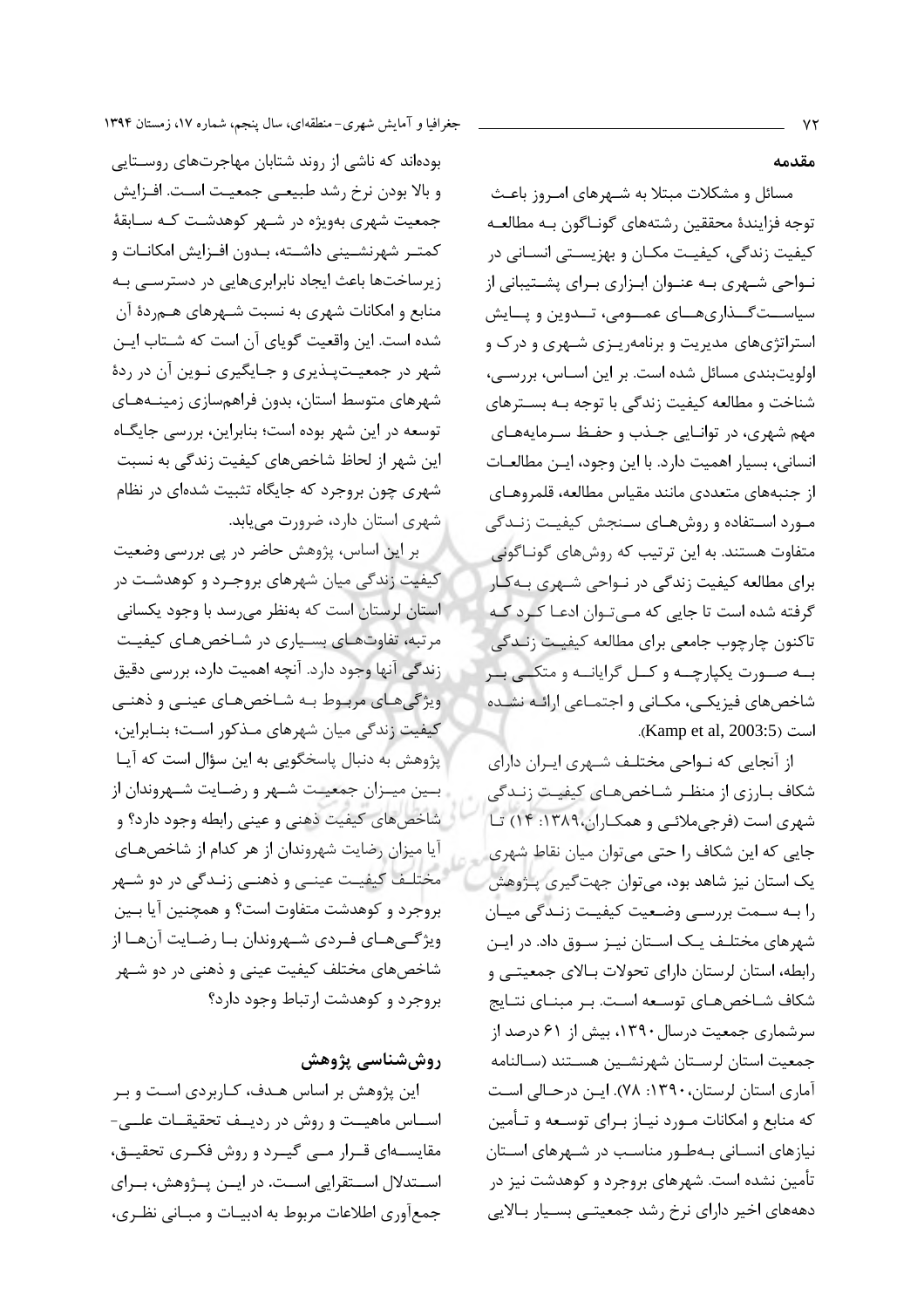تــدوین فرضــیههــا و ارائــه الگــوی اولیــه، از روش كتابخانهاى (مطالعه كتابها، مقالات، مجلات، طرح های پژوهشی و بانکهای اطلاعاتی اینترنتی) اسـتفاده شده است. همچنین، جهت گردآوری دادههای اولیه در بخش مطالعهٔ میدانی، از روش پرسشگری استفاده شده است. جامعه آمـاري ايـن پـژوهش را كليـه شـهروندان بالای ۱۵ سال دو شـهر بروجـرد و کوهدشـت تشـکیل میدهند و برای محاسـبهٔ حجـم نمونـهٔ پاسـخگویان از روش کوکران استفاده شده است. در مرحله بعد، جهت تکمیل پرسشنامه ها بـه صورت تصـادفی، در مجمـوع تعداد ۶۴۳ پرسشنامه به نسبت یکسان در هر دو شهر توزيع گرديد. سـؤالات پرسـش نامـه شـامل دو بخـش سؤالات عمومی و تخصصی است که سؤالات تخصصے

در قالـب طيــف ليكــرت تنظــيم شــده اســت. در ايــن پـژوهش بـراي مشـخص نمـودن پايـايي پرسشـنامه از ضریب آلفای کرونباخ استفاده شد که ۰/۸۱ برای کل مقياس بهدست آمـد. تجزيـه و تحليـل حاصـل از ايـن پژوهش با استفاده از نرم افزار آماری spss از سـه روش آزمــون تــي بــا دو گــروه مســتقل، آزمــون همبســتگي پیرسون و آزمون تحلیلواریانسچندمتغیریاستفادهشد.

#### قلمرو زمانی و مکانی پژوهش

قلمـرو زمـاني پــژوهش، تابســتان ١٣٩٢ و قلمــرو مکانی پژوهش، شهر بروجرد در شمال شرقی اسـتان و کوهدشــت در غــرب اســتان لرســتان اســت. جايگــاه شهرهای مذکور در شکل (۱) نشـان داده شـده اسـت.



شكل ١. نقشه محدوده مورد مطالعه منبع: سازمان نقشه برداری کشور، ١٣٩١

جمعیت شهر بروجرد در سال ۱۳۹۰، ۲۴۰۶۵۴ نفر و جمعیت شهر کوهدشت در ایـن سـال ۱۰۰۷۳۶ نفـ جمعیت است.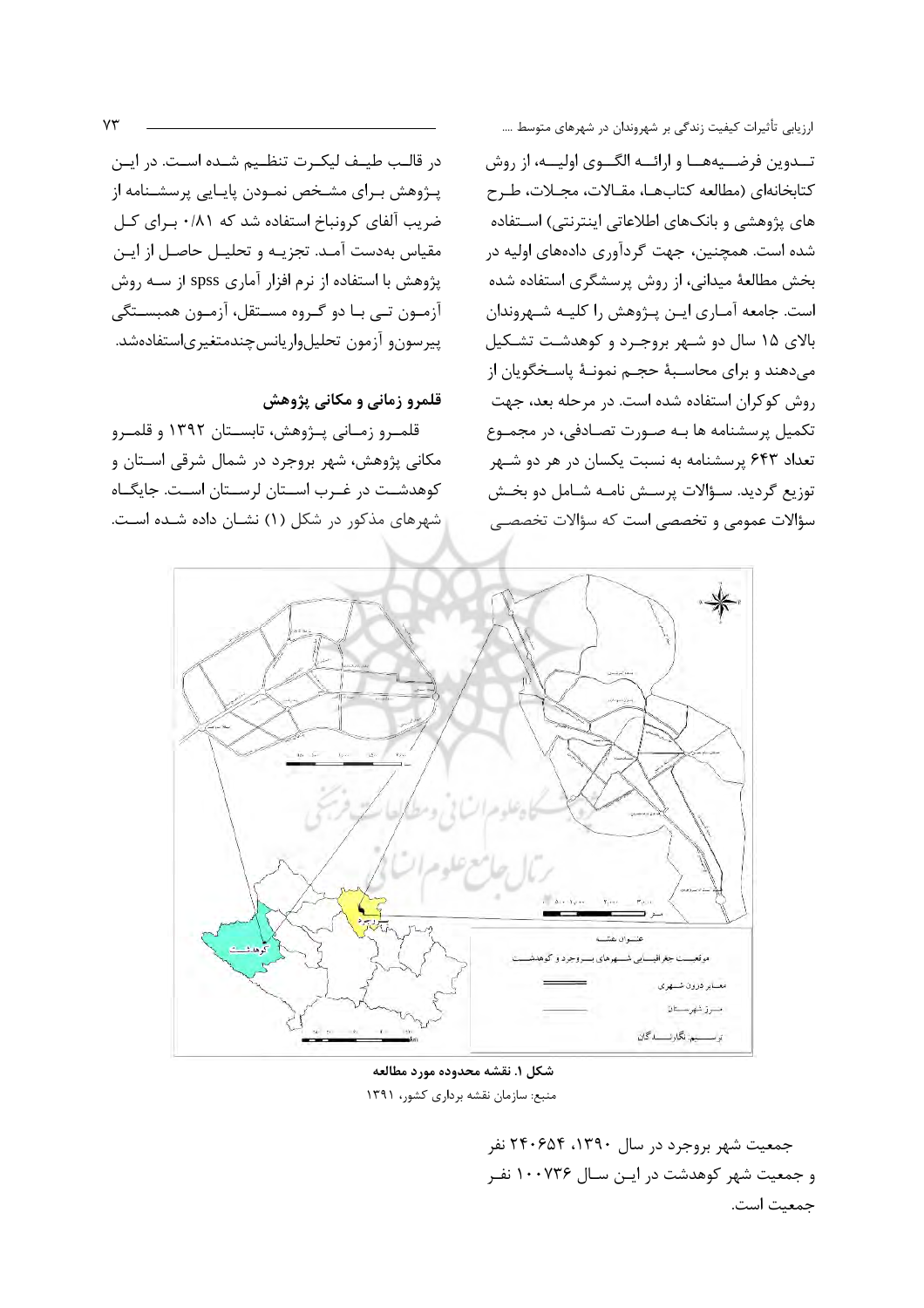مفاهیم و مبانی نظری پژوهش شهرهای متوسط

بهطور کلی کلمـه شـهر میـانی یـا متوسـط، خـود مفهوم اندازه، وسعت و ابعاد شـهر را بـه ذهـن متبــادر ساخته و بار کمی دارد. از این رو باید وزن جمعیتی آن در پهنهٔ سرزمین ارزیابی شود. بر این اسـاس، ضـروری است که معیارهای رسمی کمی، بهکار گرفته شـوند. در عين حال بايد يادآور شد كه اندازهٔ شهر ٰ، عينــاً مفهــوم نقشی را که در منطقـه پیرامـون ایفـا مـی کنـد، در بـر ندارد؛ بنابراین، باید بر عملکرد و نقش شـهر در شـبکه شهري تأكيد داشت (ارجمندنيا، ١٣٧٠: ۶۳).

اندازهٔ شهر یک مفهم نسبی است. ایـن مفهـوم بـه درجـهٔ شهرنشــینی، سـطح توسـعهیـافتگی و سـاختار اقتصادی یک کشور بستگی دارد. ســازمان ملــل بـرای تشخیص اندزه شهر از فاکتور جمعیتی استفاده میکند (فنے،١٣٨٢: ١۴). از آنجایی کـه مفهـوم متوسـط یـا میانی در کشورهای مختلف، متفاوت خواهد بود، بـرای درک عمــومی از آن چــه کــه شــهر متوسـط خوانــده می شود، شایستهترین معیار، اندازه نسبی جمعیت است (امکچی، ۱۳۷۰: ۸). راندینلی شهرهای ۱۰۰ هزار نفر و بالاتر را بدون در نظر گرفتن بزرگترین شـهر کشـور، شهر متوسط مي نامد (Rondinelli, 1983: 47).

كارشناسان سازمان ملل اين شـهرها را بـين ٢۵ تـا ۲۵۰ هزار نفر طبقهبندی کردهانـد. در ایـران، بحـث از شهرهای میانی، اولین بار به طور رسمی در گزارشهای آمایش سرزمین (ستیران) در سال ۶۵ به میان آمده و طبقـه بنـدى ٢٥ تــا ٢٥٠ هـزار نفـر را برگزيــدهانــد (ارجمنــدنیا، ۱۳۷۰: ۶۷). در ایــن پــژوهش نیــز معیــار جمعیت ۱۰۰ تا ۲۵۰ هزار نفر برای شـهرهای متوسـط د, نظر گرفته شده است.

کیفیت زندگے،

ارائهٔ تعریفی جهـانی بـرای کیفیـت زنـدگی دشـوار اسـت. کیفیـت زنـدگی، موضـوع اصـلی بسـیاری از تحقیقات در رشتههای گوناگون علمی بوده است، امـا

ارائه تعریف جامع و جهانی برای این مفهوم هنــوز هــم به صورت یک مشکل باقی مانده است؛ زیرا، بسـیاری از محققان بر این باورند که کیفیت زندگی مفهومی چنـد وجهي، نسبي، متأثر از زمان و مكان و ارزشهاي فردي و اجتمــاعي اســت (رضــواني و همكــاران،١٣٨٧: ٣٨). اصولاً، کیفیت زندگی، واژهای پیچیـده، چنــد بُعــدی و کیفی در رابطه با شرایط و وضعیت جمعیت، در یک مقياس جغرافيايي خاص (شهر، منطقه، محلـه، بخـش) است که هم متکی به شاخصهای ذهنی یا کیفی و هم متکی به شاخصهـای عینـی یـا کمـی اسـت. مفهـوم کیفیت زندگی شهری را میتوان در یک برداشت جامع و کلی به صورت زیر تعریف کرد.

کیفیت زندگی شهری در برگیرندهٔ ابعاد روانی است که شاخصهایی همچون رضایت، شادمانی و امنیت را در بر میگیرد. در برخی موارد، رضایتهای اجتمـاعی نیز نامیده میشود. همچنـین، ابعـاد محیطـی کـه در برگیرندهٔ سنجههـایی همچـون مسـکن، دسترسـی بـه خدمات و امنیت محیطی است. جنبههای دیگـر در بـر گیرنـدهٔ توجـه بـه فرصـتهـای اجتمـاعی، امیـدهای اشتغال، ثـروت و اوقـات فراغـت اسـت (بمانيــان و محمودي نژاد،۱۳۸۷: ۱۱۳). کیفیـت زنـدگی، مفهـومی ييچيده و چند بُعدي است كه تحت تأثير مؤلفـههـايي چون زمان و مکان، ارزشهای فـردی و اجتمـاعی قـرار دارد و از این رو معانی گوناگون برای افراد و گروههـای مختلف بر آن صدق مـىكنـد. برخـى آن را بـهعنـوان قابلیت زیستپذیری یک ناحیه، برخی دیگر بـه عنـوان اندازهای برای میزان جذابیت و برخی بهعنوان رفاه عمومي، بهزيستي اجتماعي، شادكامي، رضايتمنـدي و مواردی از این دست تعبیر کردهاند ( Epley and 281-296: Menon, 2007). كيفيــت زنـــدگي هـــم جنبههای کمی و کیفی مانند چگـونگی توزیــع کـالا و خدمات و نیازهای مادی انسان و هم جنبههای ذهنی و كيفــى ماننــد روابــط اجتمــاعى، رضــايت از زنــدگى، مشباركت واحسياس همبسيتكي اجتمياعي وكليبه نیازهای معنوی انسـان را در بـر مـی گیـرد (شـماعی و يوراحمد،١٣٨٤: ٢٧٤).

<sup>1.</sup>City size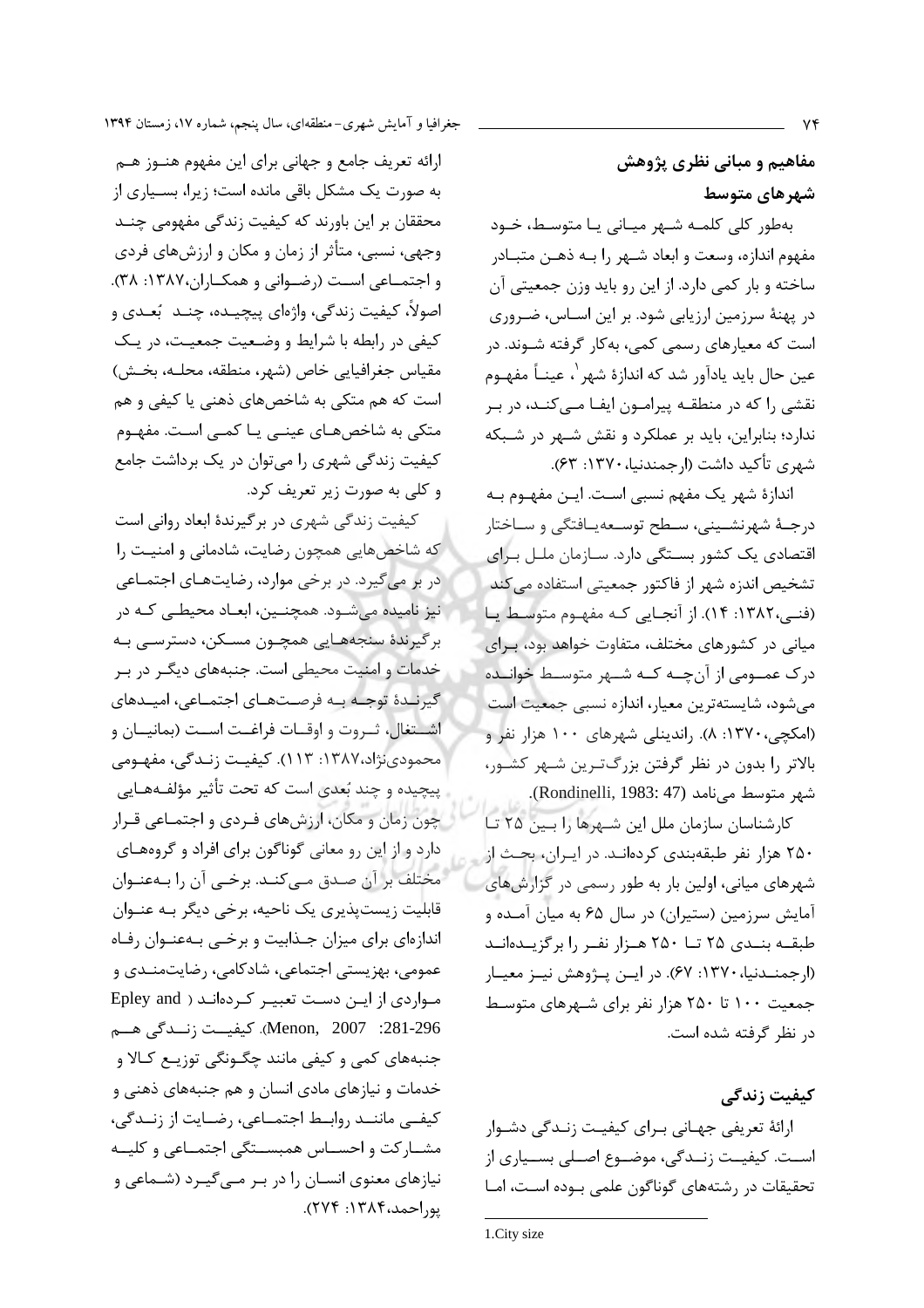کیفیت زندگی اغلب بـا اسـتفاده از شـاخصهـای عینی یا شاخصهای ذهنی و به ندرت با استفاده از هـر دو نوع شاخصها اندازهگیری شـده اسـت (رضـوانی و همکاران،۱۳۸۷: ۳۷). شاخصهـای ذهنـی از پیمـایش اداراکات، ارزیابی ها و رضایت ساکنین از زندگی شــهری به دست میآیند، در حالیکه شاخصهای عینی مربوط به حقایق قابل مشاهده هسـتند کـه غالبـاً از دادههـای ثانويه به دست مي آيند (428-403: Schmit,2002).

## دیدگاههای نظری کیفیت زندگی شهری

نظريات اوليه مربوط به كيفيت زنـدگي، بيشـتر بـر نگرانیها و اولویتهـای فـردی تأکیـد داشــتند، امـا در سالهای اخیر مباحث نظری، از فرد محوری به ســمت نگرانیهای اجتماعی نظیـر امنیـت، آزادی، گســتردگی کیفیت زندگی و ساختار و کیفیت روابط اجتماعی افراد در جامعه تغيير يافته است (Schmit, 2002: 404). بر این اساس، Cullen (1961) هدف شهرسازی را ارتقاء کیفیـت اجتمــاعی و زنــدگی اجتمــاعی شــهروندان و همچنین لزوم توجه هماهنگ به فرم و ساختار شـهر و عوامل انسانی میداند. در این راستا، بر این نکته تأکیـد مـیشـود کـه تـأثیر کیفیـت زنـدگی بـر رضـایتمندی شهروندان تا چه حدی است. همچنین مـیِ تـوان تـأثیر بارز عواملي چــون وضـعيت اجتمــاع، تعلقــات محلــي و رضایت از محله را بر رضایتمندی شهروندان نیز مورد تأكيد و بررسي قرار داد (Lee, 2008).

در مقابــل، برخــی چــون Morais & Camanho (2011) بر شاخصهای ترکیبی تأکیـدی بسـیار دارنـد. Das (2008) نیز چـارچوب مفهـومی را بـرای سـنجش کیفیت زندگی شهری پیشنهاد کرده کـه ارتبـاط بـین محيط و كيفيت زندگي را نشان مے دهـد. ايـن مـدل، رویکردی پایین به بالا را پیشنهاد می کند که در آن هر دو شاخص عینی و ذهنی مورد توجه قرار میگیرد. بـر این اساس، میتوان کیفیت زنـدگی را بـا اسـتفاده از شاخصهای ذهنی و عینی محاسبه کرد.

شاخصهای ذهنی کیفیت زندگی

شاخصهاي ذهني، منعكس كنندهٔ ارزيـابي ذهنـي افراد از زندگی است. این ارزیابی با استفاده از اطلاعـات افسراد كسه وضبعيت رفساهي خسود را از طريسق پرسشنامههای مختلف و سرشماریها اظهار نموده اند، به دست می آید. چنـین شـاخصهـایی نشـان دهنـدهٔ شرایط کلی زندگی افراد و نحــوه نگــرش آنهــا بــه ایــن شـرايط بـوده و بـا جمـع آوري و تحليـل آمـاري ايـن شاخصهـا مـىتـوان بـه ارزشهـاي طبقـات مختلـف اجتماعي يي برد (CEMI, 1997: 131-152).

شاخصهای ذهنی، بر اساس پاسخهای روانی مانند رضایت شـغلی، خوشـحالی میـان دیگـران و … مـورد سنجش قرار مي گيرنـد (خـوارزمي،١٣٨٣: ۴). واقعيـت این است که کیفیت نمی توانـد تنهـا از طریـق شـرایط عینی تعیین شود، بلکه در نظر گرفتن بهزیستی ذهنـی افراد نیز دارای اهمیت است. شـاخصهـای عینـی بـه تنهایی نمی تواند کیفیت واقعی زندگی را نمایش دهند؛ زیـرا ایـن شـاخصهـا دارای پایـایی بـالا، امـا قابلیـت اطمینان پـایین در ارزیـابی بهزیسـتی انسـان هسـتند  $(Foo, 2000; 34)$ 

شاخصهای عینی کیفیت زندگی

کیفیت عینـی زنـدگی، شـرایط بیرونـی زنـدگی را نمایش میدهد. کیفیت عینـی زنـدگی بـا اسـتفاده از شاخصهاي عيني كه مرتبط با واقعيات قابـل ملمـوس زندگی هستند، اندازهگیری می شوند. این شاخص هـا از دادههای ثانویه مانند تراکم جمعیت، نرخ جُـرم، میـزان تحصيلات، خصوصيات خـانوار و ... حاصـل مـى شـود (Foo, 2000: 34). محاسبات عینی کیفیت زنـدگی بـر پايهٔ متغيرهاي قابل لمس بنيان نهاده مـيشـوند. ايـن متغیرها بـه صـورت معمـول توسـط نهادهـای رسـمی جمعآوری و منتشر میشـوند. حسـابهـای اقتصـادی، بهداشت، آموزش، آلودگی شهری و سایر اطلاعات کلی، نمونههایی از این گونــه اطلاعـات هســتند. هــدف روش عینی، بررسی وضعیت جامعه در حالتهای کلی ماننـد اقتصاد كـلان، وضعيت كلـى جامعـه و شـاخصهـاى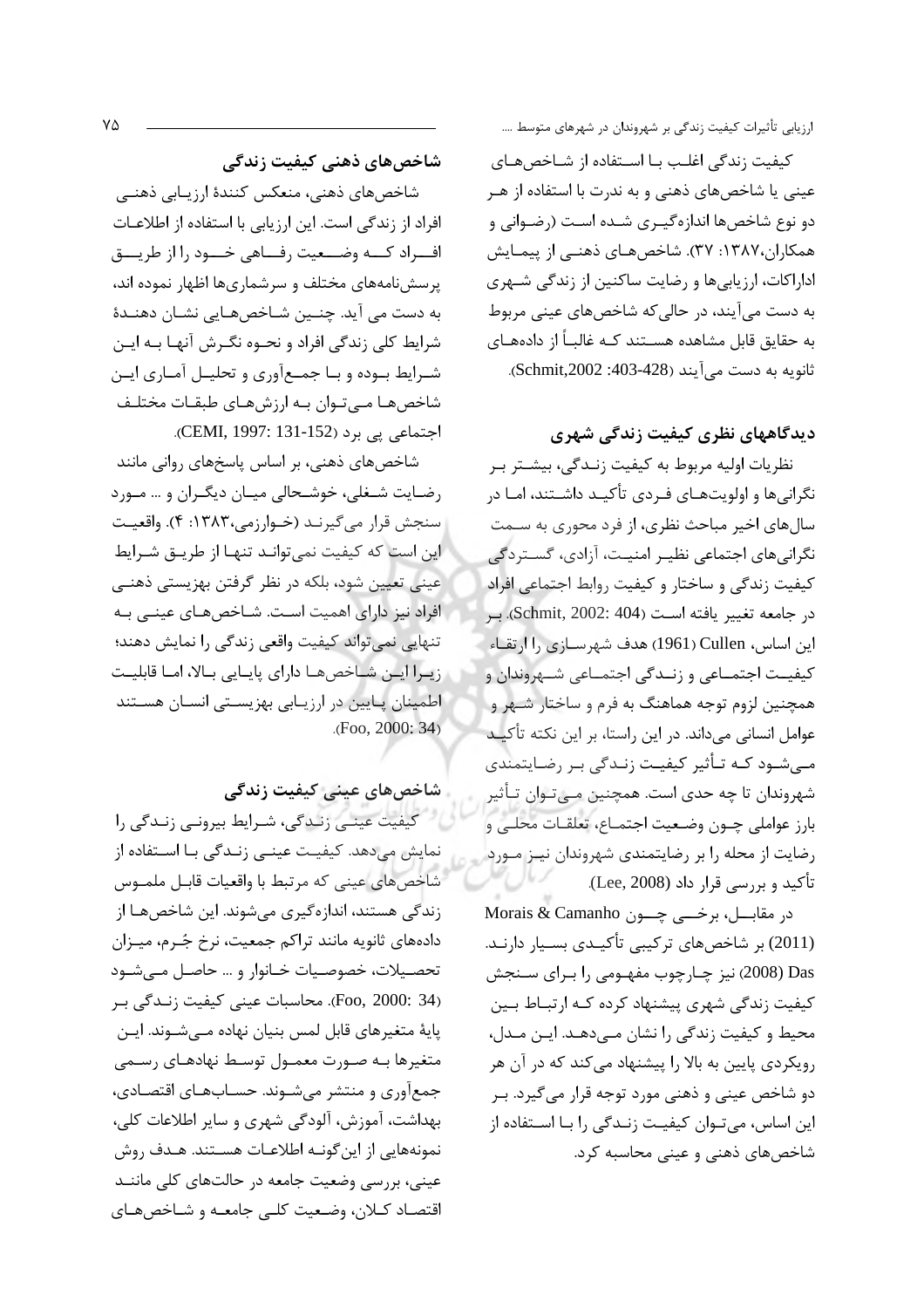مربوط به نفوس هستند. طبـق روش محاسـبه عينـى، كيفيت زندگي ممكن است بـه صـورت رابطـهٔ متقابـل میان چهار مشخصه اساسی فعالیتهـای انسـان تعـرف شود؛ این چهار مشخصه شامل کیفیت جمعیت، رفـاه مادي، کيفيت نظام اجتمــاعي و کيفيــت اکوتوريســم و محيط زيست است (CEMI, 1997: 131-152). در نتیجه میتوان گفت شـاخصهـای عینـی بـر اسـاس فراوانے یا کمیت فیزیکے انـدازہگیـری مـیشـوند (خوارزمی، ۱۳۸۳: ۴). در مطالعات شـهری، از میـان شاخصهای عینی، نقش شاخصهای کالبدی را مؤثرتر از ســـايرين در نظـــر مــــي¢يرنـــد (حســـين بـــور و دیگران، ۱۳۹۰: ۲۸۳).

به طور کلبی، در بررسبی دیدگاههای مختلف شاخص کیفیت زندگی، نظریاتی که بر تلفیق معیارهای گوناگون، تأکید دارند، به نظر مؤثرتر میآید. همچنــین پژوهش حاضر، بر تأثيرات شاخص مذكور بر شهروندان تأكيدي بسيار دارد.

يافتەهاي يژوهش شاخص توصـیفی کیفیـت زنـدگی در شـهرهای بروجرد و کوهدشت

همانطور که در جدولهای ۱ و ۲ مشاهده میشود، از ۳۷ سؤال مربوط به بُعد عينــي، پــايينتـرين ميــزان رضایت در دو شهر بروجرد و کوهدشت مربوط به سؤال میزان رضایت از فضاهای موجود بـرای افـراد معلـول و کم توان است. همچنین بالاترین میزان رضایت در شهر بروجرد مربوط به سؤال بوي ناشي از فضولات حيــواني است که بیشترین میزان رضایت را از این مـورد دارنـد. برای شـهر کوهدشـت، تسـهیلات داخـل خانـه ماننـد سرویس بهداشتی، سیستم گرمایشی و سرمایشی است که بیشترین میزان رضایت را از این مورد دارند.

در ادامــه، شــاخص توصــيف داده بــراي٢٧ ســؤال مربوط به بعد عيني در شـهر بروجـرد بـه ترتيـب و بـا توجـه بـه ميـانگين ياسـخ سـؤالات، ديـده مـي شـود. همانگونه که مشخص است، هر اندازه میانگین پایین تـر باشد، رضایت بیشتر و بالعکس است.

| امتياز    | ميانگين                       | واريانس                         | انحراف                  | دامنه        | سؤال                                                     |
|-----------|-------------------------------|---------------------------------|-------------------------|--------------|----------------------------------------------------------|
|           |                               |                                 | معيار                   | تغييرات      |                                                          |
| $\lambda$ | $\Lambda$ .                   | 1.555                           | 1.191                   | $\epsilon$   | بوی ناشی از فضولات حیوانی                                |
| ۲         | 9.99                          | .9.7                            | .949                    | $\mathbf{r}$ | تسهيلات داخل خانه مانند سرويس بهداشتي، سيستم گرمايشي     |
|           |                               |                                 |                         |              | و سرمایشی                                                |
| ٣         | $Y \cdot Y$                   | .779                            | .101                    | ٣            | دسترسی مناسب کودکان به مدارس                             |
| ۴         | Y.19                          | PAP.                            | .999                    | ۴            | صدای ناشی از فعالیتهای ساختمانی                          |
| ۵         | Y.Y                           | 1.187                           | $\lambda \cdot \lambda$ | ۴            | بوی ناشی از زباله و آشغال                                |
| ۶         | $Y.Y\Delta$                   | .910                            | ۹۵۶.۰                   | ٣            | امکانات و تسهیلات آموزشی (دبستان، راهنمایی، دبیرستان و…) |
| ٧         | <b>Y.YA</b>                   | $\mathcal{N} \cdot \mathcal{F}$ | 1.551                   | ۴            | دسترسی مناسب به مرکز تجاری شهر                           |
| λ         | $\mathbf{y} \cdot \mathbf{y}$ | $\cdot \Delta$                  | 1.570                   | ۴            | بوی ناشی از دود وسایل نقلیه                              |
| ٩         | $\mathsf{r}.\mathsf{r}$       | .915                            | .991                    | ۴            | دسترسی مناسب به فضاهای سبز (پارکها و بوستانها)           |
| ١.        | 7.79                          | .540                            | .99V                    | ٣            | نور و روشنایی محل سکونت خود                              |
| $\lambda$ | Y.55                          | $. \lambda$ ۳۶                  | .919                    | ۴            | موقعیت دید و منظر محل سکونت                              |
| ۱۲        | $Y.f\Delta$                   | $. \lambda r f$                 | .915                    | ۴            | میزان سر وصدای همسایهها                                  |
| ۱۳        | ۲.۴۸                          | .181                            | .95 <sub>h</sub>        | ۴            | بوی ناشی از روانآب فاضلاب جویها                          |
| ۱۴        | ۲.۴۸                          | .995                            | .117                    | ۴            | دسترسی مناسب به خدمات بهداشتی و درمانی                   |
| ١۵        | ۲.۴۹                          | $\lambda$ . $\mu$ $\tau$        | $1.1\Delta$             | ۴            | سیستم جمعآوری زباله در شهر                               |
| ۱۶        | $Y.\Delta \Delta$             | $\cdot$ ۴۶                      | 1.57                    | ۴            | دسترسی مناسب به مرکز شهر                                 |

جدول ۱. ترتیب قرار گرفتن سؤالات عینی بر اساس بیشترین رضایت به کمترین رضایت در شهر بروجرد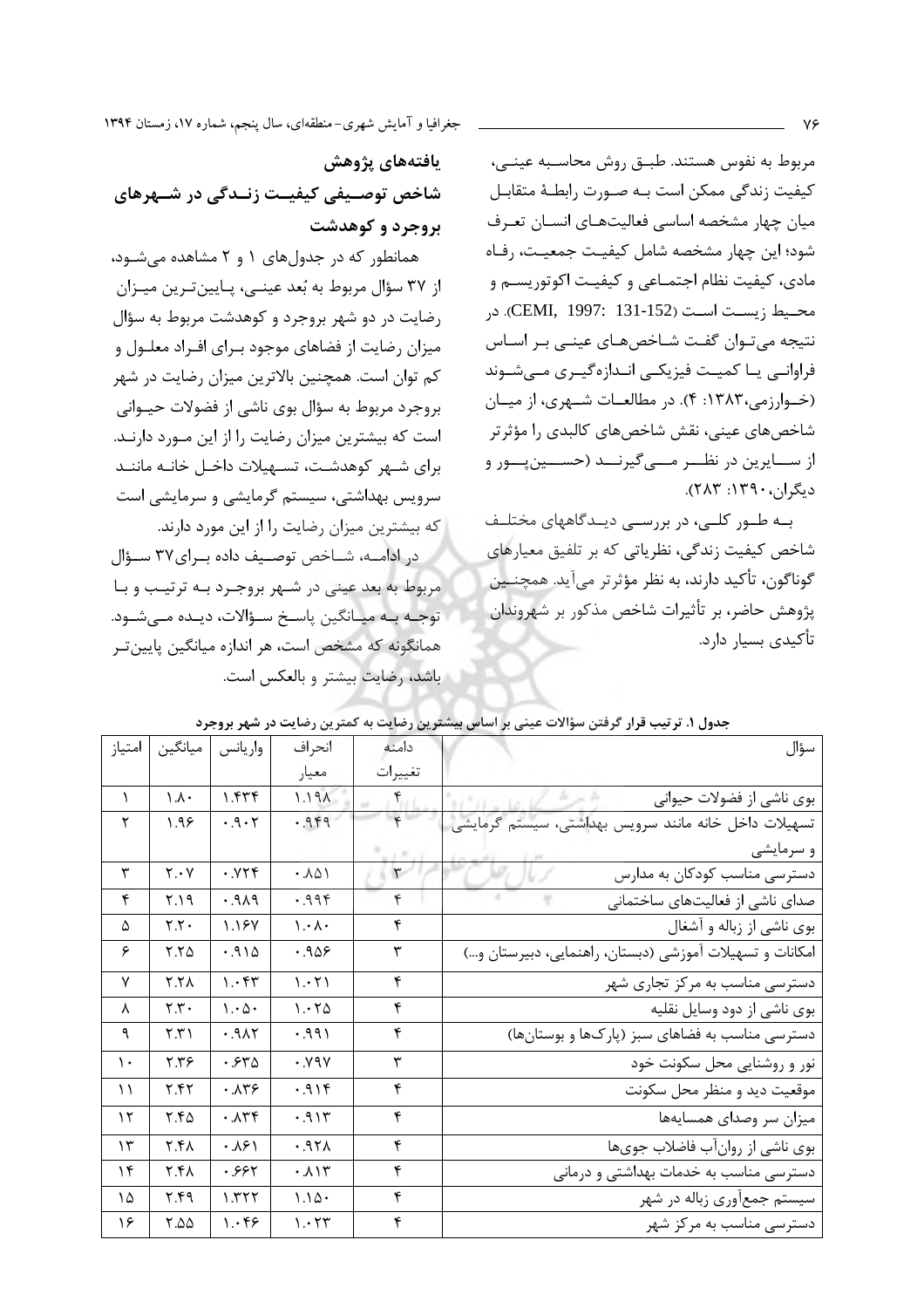| پاکیزگی خیابانهای شهر                                    | ۴              | .919                            | .14                             | ۲.۶۷                          | $\gamma$ |
|----------------------------------------------------------|----------------|---------------------------------|---------------------------------|-------------------------------|----------|
| زیبایی ساختمانهای شهر                                    | ۴              | ۰.۷۸۵                           | .51V                            | <b>Y.YA</b>                   | ۱۸       |
| حیوانات موذی مانند موش، مگس و حشرات                      | ۴              | 1.7.9                           | ۱.۴۵۴                           | ۲.۸۱                          | ۱۹       |
| مقاومت مواد و مصالح ساختمانی شهر                         | ٣              | $\cdot$ $\lambda$ Y Y           | .999                            | <b>Y.AY</b>                   | ٢٠       |
| هزینه نگهداری و تعمیر محل سکونت                          | ۴              | .99f                            | $.99\lambda$                    | Y.91                          | ۲۱       |
| كيفيت آب                                                 | ۴              | 1.181                           | 1.56                            | ۲.۹۳                          | ۲۲       |
| آلودگیهای ناشی از گرد و غبار در هوا                      | ۴              | 1.149                           | 1.59V                           | 7.98                          | ۲۳       |
| پياده روها                                               | ۴              | 1.570                           | $\mathcal{N} \cdot \mathcal{A}$ | ٣                             | ۲۴       |
| برخورداری مدارس از تجهیزات آموزشی (آزمایشگاه، کارگاه … ) | ٣              | ۴۹. ۰                           | $\cdot$ . $9 \cdot \cdot$       | $\mathbf{r} \cdot \mathbf{r}$ | ۲۵       |
| ساماندهی بافت شهری                                       | ۴              | ۰۸۴۴                            | . YY                            | $\mathbf{r} \cdot \mathbf{r}$ | ۲۶       |
| توزیع مناسب انواع فعالیتهای (اداری، تجاری، خدماتی و) در  | ۴              | .951                            | $. \lambda$ ۴۸                  | $\mathbf{r} \cdot \mathbf{r}$ | ۲۷       |
| سطح شهر                                                  |                |                                 |                                 |                               |          |
| فضاهای سبز (از نظر سرویس بهداشتی، محل استراحت و بازی     | ۴              | 1.00                            | $\mathcal{N} \cdot \mathcal{N}$ | $\mathbf{r} \cdot \mathbf{v}$ | ٢٨       |
| كودكان)                                                  |                |                                 |                                 |                               |          |
| خدمات و امکانات بهداشتی و درمانی                         | ۴              | $\cdot \Lambda V \cdot$         | .84                             | $\mathbf{r} \cdot \mathbf{q}$ | ۲۹       |
| هزینههای جاری محل سکونت مثل اجاره بها، آب، برق، گاز      | ۴              | 1.01                            | $1.1 - \Delta$                  | ۳.۱۵                          | ٣٠       |
| شبکه خیابانهای شهر                                       | ۴              | 1.691                           | 1.15Y                           | $\mathsf{r}.\mathsf{r}$       | ۳۱       |
| خدمات و امكانات اوقات فراغت (كتابخانه، سينما، تئاتر و )  | ۴              | $\mathcal{N} \cdot \mathcal{N}$ | 1.18.                           | $\mathsf{r}.\mathsf{r}$       | ۳۲       |
| فضاهاي ورزشي                                             | ٣              | 1.577                           | 1.66                            | Y.7V                          | ٣٣       |
| انجام ورزشها                                             | ٣              | .195                            | .99 <sub>A</sub>                | X,Y                           | ۳۴       |
| ترافیک در سطح شهر                                        | ۴              | .990                            | .99.                            | ۳.۶۵                          | ۳۵       |
| دسترسی مناسب به نقاط مختلف شهر به وسیله وسایل حمل و      | ۴              | 1.11 <sub>A</sub>               | $1.70 -$                        | <b>٣.۶</b>                    | ۳۶       |
| نقل عمومي                                                |                |                                 |                                 |                               |          |
| مناسب بودن فضاهای شهر برای افراد معلول و کم توان         | $\mathfrak{f}$ | $\langle \cdot   \cdot \rangle$ | 1.71                            | 5.77                          | ٣٧       |

منبع: نگارندگان

عینی در شهرکوهدشت به ترتیب و با توجه به میانگین مع علوم السائی<br>.

| امتياز       | ميانگين     | واريانس                   | انحر اف                           | دامنه   | سؤال                                                 |
|--------------|-------------|---------------------------|-----------------------------------|---------|------------------------------------------------------|
|              |             |                           | معيار                             | تغييرات |                                                      |
|              | ۹۹. ۱       | .999                      | $\cdot \Lambda \setminus \Lambda$ | ٣       | تسهیلات داخل خانه مانند سرویس بهداشتی، سیستم گرمایشی |
|              |             |                           |                                   |         | و سرمایشی                                            |
| ۲            | Y.YV        | ۱.۶۱۵                     | $\frac{1.5}{1.1}$                 | ۴       | بوی ناشی از دود وسایل نقلیه                          |
| ٣            | X,Y         | $\cdot \lambda f \lambda$ | .951                              | ۴       | دسترسی مناسب کودکان به مدارس                         |
| ۴            | ۲.۶۵        | 1.705                     | 1.119                             | ۴       | بوی ناشی از روانآب فاضلاب جویها                      |
| Δ            | Y.Y         | .95 <sub>A</sub>          | .9                                | ۴       | ترافیک در سطح شهر                                    |
| ۶            | Y.YY        | PAP.                      | .99f                              | ۴       | صدای ناشی از فعالیتهای ساختمانی                      |
| $\mathsf{v}$ | ۲.۷۹        | 1.79Y                     | 1.149                             | ۴       | آلودگیهای ناشی از گرد و غبار در هوا                  |
| λ            | ۲.۸۵        | ۰.۶۳۵                     | ۰.۷۷۴                             | ۴       | نور وروشنايي محل سكونت خود                           |
| ٩            | <b>Y.AA</b> | .9YY                      | .9A9                              | ۴       | سیستم جمعآوری زباله در شهر                           |

جدول ۲. ترتیب قرار گرفتن سؤالات عینی بر اساس بیشترین رضایت به کمترین رضایت در شهر کوهدشت

YY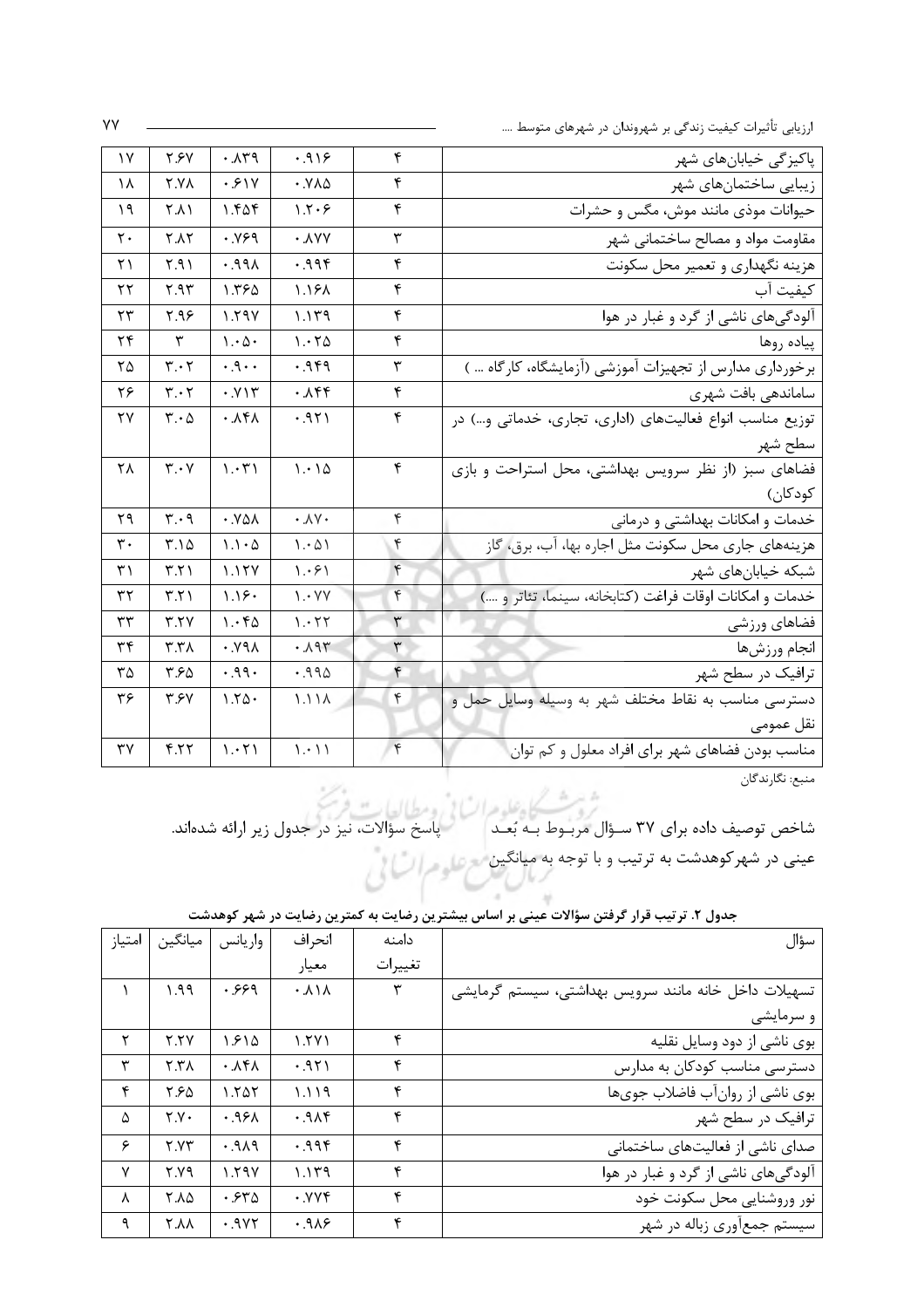جغرافیا و آمایش شهری-منطقهای، سال پنجم، شماره ۱۷، زمستان ۱۳۹۴

| بوی ناشی از فضولات حیوانی                                | ۴                    | 1.50 <sub>0</sub>                     | 7.01f                         | <b>Y.AA</b>                   | ١.                |
|----------------------------------------------------------|----------------------|---------------------------------------|-------------------------------|-------------------------------|-------------------|
| دسترسی مناسب به مرکز تجاری شهر                           | ۴                    | $1.1 \cdot 7$                         | ۱.۲۱۴                         | ۲.۸۹                          | ۱۱                |
| بوی ناشی از زباله و آشغال                                | ۴                    | 1.09                                  | ۱.۱۲۲                         | ۲.۹۱                          | ۱۲                |
| هزینه نگهداری و تعمیر محل سکونت                          | ۴                    | $\mathcal{N} \cdot \cdot \mathcal{N}$ | 1.19                          | ۹۶.۲                          | ۱۳                |
| امکانات و تسهیلات آموزشی (دبستان، راهنمایی، دبیرستان و)  | ۴                    | .915                                  | .98f                          | $\mathbf{r} \cdot \mathbf{r}$ | ۱۴                |
| حیوانات موذی مانند موش، مگس و حشرات                      | ۴                    | 1.49                                  | $\lambda$ / $\cdot$           | ۳.۰۶                          | ۱۵                |
| میزان سر وصدای همسایهها                                  | ۴                    | ۱۶۰.۸                                 | .۶۶۶                          | ۳.۱۲                          | ۱۶                |
| هزینههای جاری محل سکونت مثل اجاره بها، آب، برق، گاز      | ۴                    | $\mathcal{N} \cdot \cdot \mathcal{N}$ | 1.09                          | $\mathbf{r} \cdot \mathbf{v}$ | ١٧                |
| موقعیت دید و منظر محل سکونت                              | ۴                    | $\cdot \wedge \cdot f$                | .554                          | $\mathsf{r}.\mathsf{r}$       | ۱۸                |
| كيفيت آب                                                 | ۴                    | .999                                  | .995                          | 4.50                          | ۱۹                |
| انجام ورزشها                                             | ۴                    | ۰.۸۹۳                                 | $\Lambda$ ۳۷.                 | T.AY                          | ٢٠                |
| دسترسی مناسب به خدمات بهداشتی و درمانی                   | ۴                    | ۸۸۸.                                  | $\cdot$ . $Y\wedge\wedge$     | $T.\Delta T$                  | ۲۱                |
| ساماندهی بافت شهری                                       | ٣                    | ۸۵۸ ۰                                 | $\cdot$ . $YYY$               | 4.08                          | ۲۲                |
| پاکیزگی خیابانهای شهر                                    | ۴                    | .9.5                                  | $. \lambda$                   | ۵۵.۲                          | ۲۳                |
| توزیع مناسب انواع فعالیتهای (اداری، تجاری، خدماتی و…) در | ۴                    | $\cdot$ . $YY \wedge$                 | .272                          | ۳.۶۰                          | ۲۴                |
| سطح شهر                                                  |                      |                                       |                               |                               |                   |
| مقاومت مواد و مصالح ساختمانی شهر                         | ٣                    | $\cdot \wedge \cdot \wedge$           | ۰.۶۴۲                         | ۳.۶۲                          | ۲۵                |
| شبکه خیابانهای شهر                                       | ۴                    | $\cdot$ . $9 \cdot \Delta$            | .119                          | ۳.۶۶                          | ۲۶                |
| دسترسی مناسب به فضاهای سبز (پارکها و بوستانها)           | ۴                    | .190                                  | ۰.۷۲۴                         | ۳.۷۹                          | ۲۷                |
| فضاهاي ورزشي                                             | ۴                    | 919.                                  | $. \lambda$ ۳۶                | ٢.٨۵                          | ٢٨                |
| برخورداری مدارس از تجهیزات آموزشی (آزمایشگاه، کارگاه …)  | ۴                    | 1.49                                  | 1.11                          | ۳.۹۸                          | ۲۹                |
| فضاهای سبز (از نظر سرویس بهداشتی، محل استراحت و بازی     | ۴                    | $\cdot \lambda \lambda \cdot$         | $\cdot$ . $YY\Delta$          | $f \cdot$                     | $\mathsf{r}\cdot$ |
| كودكان)                                                  |                      |                                       |                               |                               |                   |
| زیبایی ساختمانهای شهر                                    | $\mathbf{\hat{r}}$   | $\cdot$ . $\rho$ .                    | $. \lambda \setminus \lambda$ | $f.\cdot f$                   | ۳۱                |
| خدمات و امکانات بهداشتی و درمانی مصرف است                | ۴                    | .999                                  | $\cdot$ . $f\wedge\wedge$     | $Y \cdot Y$                   | ٣٢                |
| پیاده روها                                               | $\mathbf{r}$         | $1P\Lambda.$                          | .194                          | ۴.۱۶                          | ٣٣                |
| دسترسی مناسب به نقاط مختلف شهر به وسیله وسایل حمل و      |                      | .900                                  | .911                          | ۴.۳۶                          | ٣۴                |
| نقل عمومى                                                |                      |                                       |                               |                               |                   |
| خدمات و امكانات اوقات فراغت (كتابخانه، سينما، تئاتر و )  | ۴                    | .91.                                  | $\cdot \Lambda$ Y $\cdot$     | Y.7V                          | ٣۵                |
| دسترسی مناسب به مرکز تجاری شهر                           | ۴                    | $1.1 - T$                             | 1.719                         | f.f                           | ۳۶                |
| مناسب بودن فضاهای شهر برای افراد معلول و کم توان         | $\mathbf{\breve{v}}$ | .5YY                                  | .587                          | ۴.۵۶                          | ٣٧                |
|                                                          |                      |                                       |                               |                               |                   |

منبع: نگارندگان

مربوط بـه سـؤال تهیـه و تـدارک نیازهـای اساسـی و روزمره (مواد غذایی و پوشاک و …) است.

شاخص توصیف داده برای ۱۹ سؤال مربوط بهبُعـد ذهنی در شهر کوهدشت به ترتیب و با توجه به میانگین پاسخ سؤالات، در جدول ارائه شده است که هـر انـدازه میانگین پایینتر باشـد، نشـان دهنـدهٔ رضـایت بیشـتر است. همانطور که در جدولهای ۳ و ۴ مشاهده میشود، از ۱۹ سؤال پرسشنامه مربوط به بعـد ذهنـی، پایینترین میزان رضایت در شهر کوهدشت مربوط بـه عدالت در شهر است، در حالی کـه پـایینترین میـزان رضایت در شهر بروجرد مربوط به سؤال رعایت حقــوق شهروندي توسط مسـئولين اسـت. همچنـين بـالاترين میـزان رضـایت در هـر دو شـهر بروجـرد و کوهدشـت

٧٨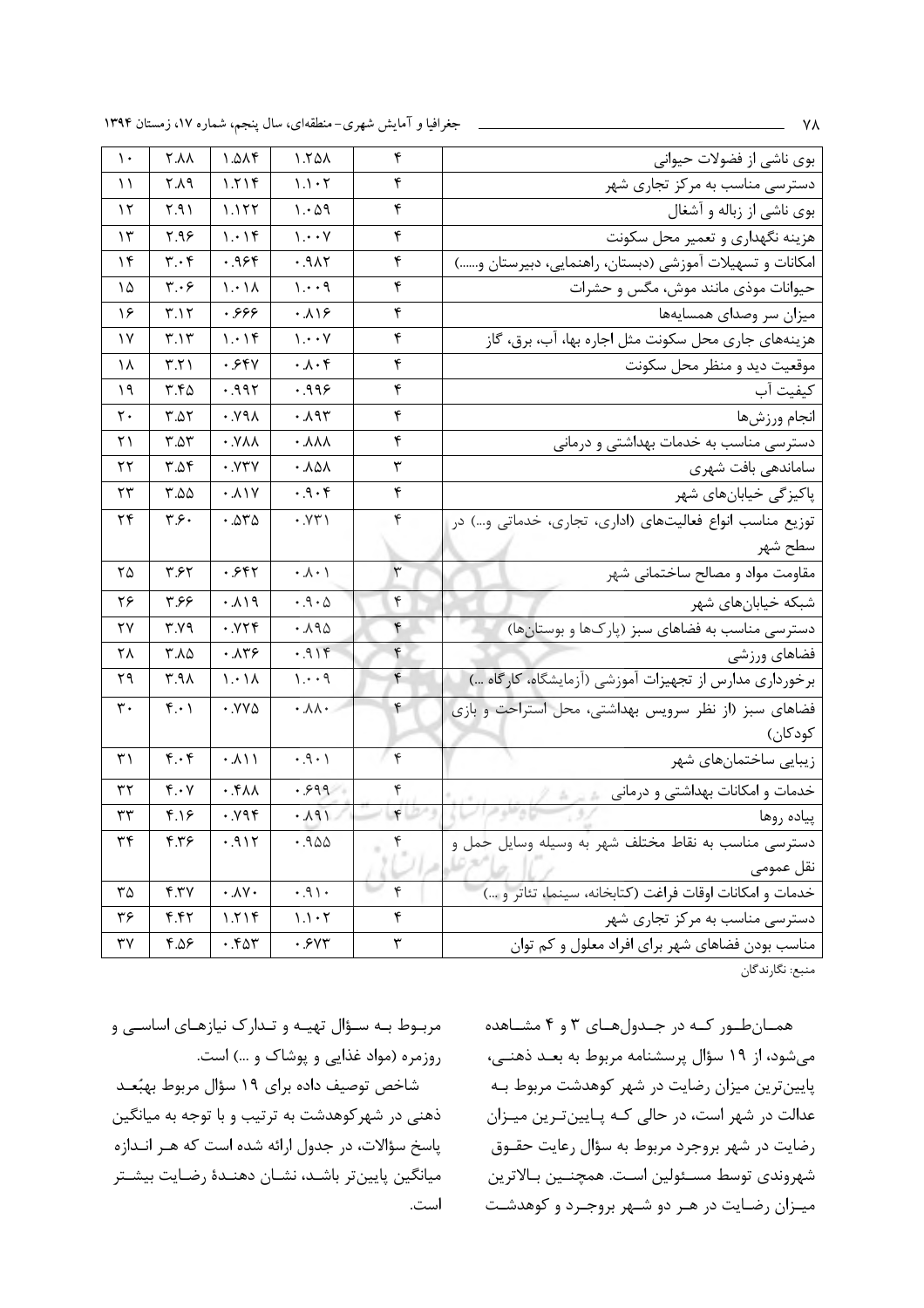| جناون ٠. ترتيب ترار الرئين سواءت تاسي بر اساس بيسترين رئياتيت |              | تسریں رسایت در سہر توسیسہ       |                                        |                               |               |
|---------------------------------------------------------------|--------------|---------------------------------|----------------------------------------|-------------------------------|---------------|
| سؤال                                                          | دامنه        | انحراف                          | واريانس                                | ميانگين                       | امتياز        |
|                                                               | تغييرات      | معيار                           |                                        |                               |               |
| تهیه و تدارک نیازهای اساسی و روزمره(مواد غذایی و پوشاک و …)   | ۴            | 71.9.1                          | ۹۶۶.۰                                  | Y.1Y                          | $\lambda$     |
| اخلاق، رفتار و آداب معاشرت همسایگان                           | ۴            | .588                            | .44.4                                  | <b>٢.٧١</b>                   | ٢             |
| احساس راحتی از زندگی در این شهر                               | ۴            | 1.66                            | 1.41                                   | Y.YY                          | ٣             |
| روابط دوستانه با مردم شهر                                     | ۴            | $\langle \cdots \rangle$        | 1.1.7                                  | $\mathbf{r} \cdot \mathbf{r}$ | ۴             |
| صميميت بين ساكنين شهر                                         | ۴            | $\cdot \lambda \vee \wedge$     | .809                                   | ۳.۱۵                          | ۵             |
| میزان علاقه به زندگی در این شهر                               | ۴            | $\backslash \backslash \cdot$ ۶ | 1.557                                  | 4.50                          | ۶             |
| تصور ذهنی مناسب از شهر                                        | ٣            | .195                            | .19Y                                   | ۴.۵۶                          | ٧             |
| زندگی بدون استرس در این شهر                                   | ٣            | $\Lambda$ PY.                   | .54                                    | ٣.۶۴                          | λ             |
| ميزان وقوع جرم در شهر                                         | ۴            | 919.1                           | $. \lambda$ ۴۴                         | Y.YY                          | ٩             |
| كيفيت حمل و نقل عمومي                                         | ۴            | $\lambda \Lambda$               | 1.515                                  | $Y.Y\Lambda$                  | $\mathcal{L}$ |
| حفظ اموال عمومی در شهر توسط مردم                              | ۴            | .9.7                            | $. \lambda \backslash \Delta$          | $\uparrow \Lambda \uparrow$   | ۱۱            |
| رعايت حقوق شهروندى توسط مردم                                  | ۴            | .119                            | ۰.۸۴۴                                  | ۳.۸۴                          | ۱۲            |
| احساس امنیت از رفت و آمد در هنگام شب                          | ۴            | 1.548                           | 1.001                                  | ۲.۸۵                          | $\gamma$      |
| امید به آینده                                                 | ٣            | 4.191                           | .894                                   | ۳.۸۶                          | ۱۴            |
| میزان سازگاری فضاهای شهر با الگوها و سلایق                    | $\mathsf{r}$ | $Y^{\mu}P.$                     | $\cdot$ $\lambda$ Y $\lambda$          | ۳.۸۹                          | ١۵            |
| ميزان امنيت اجتماعي در شهر (از لحاظ وجود افراد غريبه، ولگرد،  | ٣            | .195                            | .199                                   | $f.\cdot f$                   | ۱۶            |
| مزاحم، معتادين)                                               |              |                                 |                                        |                               |               |
| رعايت حقوق شهروندى توسط مسؤلين                                | ۴            | .119                            | .99V                                   | 4.19                          | $\gamma$      |
| تناسب وسايل حمل و نقل عمومي با نياز افراد                     | $\mathsf{r}$ | .191                            | .899.                                  | Y.Y                           | ۱۸            |
| عدالت در شهر                                                  | ٣            | .195                            | $\cdot$ . $\Delta$ $\Lambda$ $\Lambda$ | ۴.۳۸                          | ۱۹            |
| منبع: نگارندگان                                               |              |                                 |                                        |                               |               |

حدول ۳. تر تیب قرار گرفتن سؤالات ذهنی بر اساس بیشترین رضایت به کمترین رضایت در شهر کوهدشت

 $\overline{\phantom{a}}$ 

در جدول زیر نیز شـاخص توصـیف داده بـرای ۱۹<br>سؤال مربوط به بعد ذهنی در شهر بروجرد به ترتیـب و

| امتياز    | ميانگين                       | واريانس               | انحراف                          | دامنه   | سؤال                                                         |
|-----------|-------------------------------|-----------------------|---------------------------------|---------|--------------------------------------------------------------|
|           |                               |                       | معيار                           | تغييرات |                                                              |
|           | ۱.۸۴                          | .979                  | ٬۹۶۴                            | ۴       | تهیه و تدارک نیازهای اساسی و روزمره (مواد غذایی و پوشاک و …) |
| ۲         | $Y.\Delta$                    | .54.                  | .589                            | ۴       | اخلاق، رفتار و آداب معاشرت همسايگان                          |
| ٣         | $Y\Delta Y$                   | .784                  | .185                            | ۴       | صميميت بين ساكنين شهر                                        |
| ۴         | ۶۴.۶۴                         | ۱.۲۹۱                 | ۱.۱۳۶                           | ۴       | میزان علاقه به زندگی در این شهر                              |
| Δ         | ۲.YY                          | $1 \cdot \cdot 7$     | $\langle \cdots \rangle$        | ۴       | روابط دوستانه با مردم شهر                                    |
| ۶         | ۲.۸۶                          | $. \lambda \lambda$ ۹ | ۹۴۳.                            | ۴       | تصور ذهنی مناسب از شهر                                       |
| ٧         | ۴۸۹                           | ۱.۵۵۱                 | ۱.۲۴۶                           | ۴       | احساس امنیت از رفت و آمد در هنگام شب                         |
| $\lambda$ | 7.۹۸                          | ۱.۴۱۱                 | ۸۸۸.۱                           | ۴       | امید به آینده                                                |
| ٩         | ۴.۹۹                          | ۱.۴۲۴                 | ۱.۱۹۳                           | ۴       | كيفيت حمل و نقل عمومي                                        |
| ١.        | $\mathbf{r} \cdot \mathbf{1}$ | 1.1Y1                 | $\mathcal{N} \cdot \mathcal{N}$ | ۴       | زندگی بدون استرس در این شهر                                  |
| ۱۱.       | $\mathbf{r} \cdot \mathbf{r}$ | $\Lambda$ /           | $\lambda \cdot \lambda$ ۶       | ۴       | احساس راحتی از زندگی در این شهر                              |

جدول ۴. ترتیب قرار گرفتن سؤالات ذهنی بر اساس بیشترین رضایت به کمترین رضایت در شهر بروجرد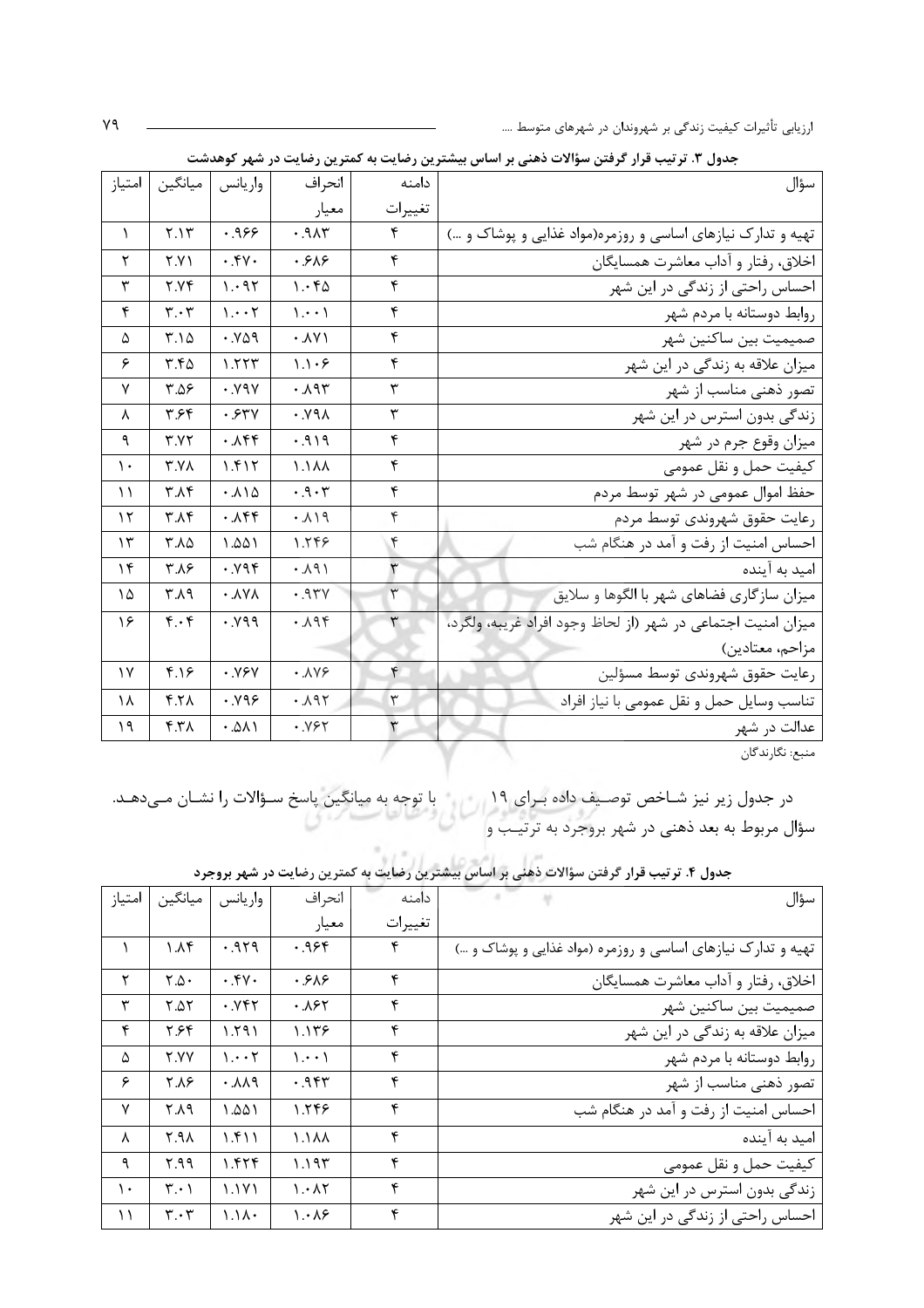جغرافیا و آمایش شهری-منطقهای، سال پنجم، شماره ۱۷، زمستان ۱۳۹۴

| ۱۲ | ۳۱۹                       | $. \lambda$ ۴۴                 | .919                            | ۴ | میزان وقوع جرم در شهر                                        |
|----|---------------------------|--------------------------------|---------------------------------|---|--------------------------------------------------------------|
| ۱۳ | $\mathbf{r}.\mathbf{r}$ . | .19 <sub>A</sub>               | .944                            | ۴ | میزان سازگاری فضاهای شهر با الگوها و سلایق                   |
| ۱۴ | ۳.۴۷                      | .919                           | .909                            | ٣ | حفظ اموال عمومی در شهر توسط مردم                             |
| ١۵ | Y.5V                      | ۱.۱۷۲                          | $\mathcal{N} \cdot \mathcal{N}$ | ۴ | ميزان امنيت اجتماعي در شهر (از لحاظ وجود افراد غريبه، ولگرد، |
|    |                           |                                |                                 |   | مزاحم، معتادين)                                              |
| ۱۶ | ۳۶۰                       | $\lambda \cdot \Delta \lambda$ | 1.57 <sub>A</sub>               | ٣ | تناسب وسایل حمل و نقل عمومی با نیاز افراد                    |
| ۱۷ | ۶۶ ۳                      | ۱.۰۱۲                          | $\cdots$                        | ۴ | عدالت در شهر                                                 |
| ۱۸ | $Y. Y \cdot$              | .916                           | ۰.۹۵۶                           | ٣ | رعايت حقوق شهروندى توسط مردم                                 |
| ۱۹ | $f \cdot f$               | $\cdot \lambda$ ۳۳             | .915                            | ۴ | رعايت حقوق شهروندى توسط مسؤلين                               |

منبع: نگارندگان

نتایج جدول زیر نشان مے دھد که میانگین کیفیت زنـدگی، در ابعـاد عينـی و ذهنـی در بـين افـراد شـهر بروجرد کمتر از کوهدشت است. با توجه به این که هـر اندازه میانگین نمرات پایینتر باشـد، کیفیـت زنـدگی

بالاتر است. دادهها گویای این واقعیت است که کیفیت زندگی در شهر بروجرد نسبت به شهر کوهدشت بـالاتر است که هـم بعُـد ذهنـی و هـم بعُـد عینـی را شـامل ً مے شود.

جدول ۵. میانگین و انحراف معیار نمرات کیفیت زندگی و ابعاد آن

| شاخصهاي أماري | گروه   |                              |                |
|---------------|--------|------------------------------|----------------|
| خرده مقياسها  |        | ميانگين                      | انحراف معيار   |
| کیفیت زندگی   | بروجرد | Y/97                         | $\cdot$ /٣٩    |
|               | كوهدشت | $\mathcal{N}/\mathcal{F}$    | $\cdot$ /٣۵    |
| بُعد عيني     | بروجرد | <b>T/VA</b>                  | .779           |
|               | كوهدشت | $\tau/\tau\tau$              | $\cdot$ /٣٢    |
| بُعد ذهني     | بروجرد | $\mathbf{Y}/\cdot\mathbf{V}$ | $\cdot/\Delta$ |
|               | كوهدشت | T/5T                         | $\cdot$ /٣٢    |
| .             |        |                              |                |

مروب كادعلوم الساني ومطالعات فرجي منبع: نگارندگان

یافتههـای جـدول (۶) در سـطح خطـای ۵ درصـد می از شاخصهـای عینـی کیفیـت زنـدگی نسـبت بـه شـهر کوهدشت دارد. این امر میتواند بـه دلایـل عمـدهای از جمله بالا بودن ميزان جمعيت شهري، بهبود امكانــات، تسهیلات، خدمات و زیرسـاختهـای شـهری بروجـرد نسبت به شهر کوهدشت باشد.

نشان میدهد که ضریب همبستگی پیرسون بین میزان جمعیـت شـهر و رضـایت شـهروندان از شـاخصهـای کیفیت عینی، مثبت و معنیدار است؛ به این معنی کـه شهر بروجرد با تعداد جمعیت بالاتر، رضایت بیشتری از

جدول ۶. آزمون ضریب همبستگی پیرسون بین میزان جمعیت شهر و رضایت شهروندان از شاخصهای کیفیت عینی

|                              | رضایت شهروندان از شاخصهای کیفیت عینی |                          | متغير ملاك    |
|------------------------------|--------------------------------------|--------------------------|---------------|
|                              |                                      |                          | ر شاخص آماري  |
| سطح معناداري                 | مجذور ضريب همبستگي                   | ضريب همبستگى             | متغير پيش بين |
|                              |                                      |                          |               |
| $\cdot/\cdot\cdot\mathsf{y}$ | $\cdot/\cdot\cdot$ Y                 | $\cdot/\cdot \lambda$ ۶* | جمعيت شهر     |

منبع: نگارندگان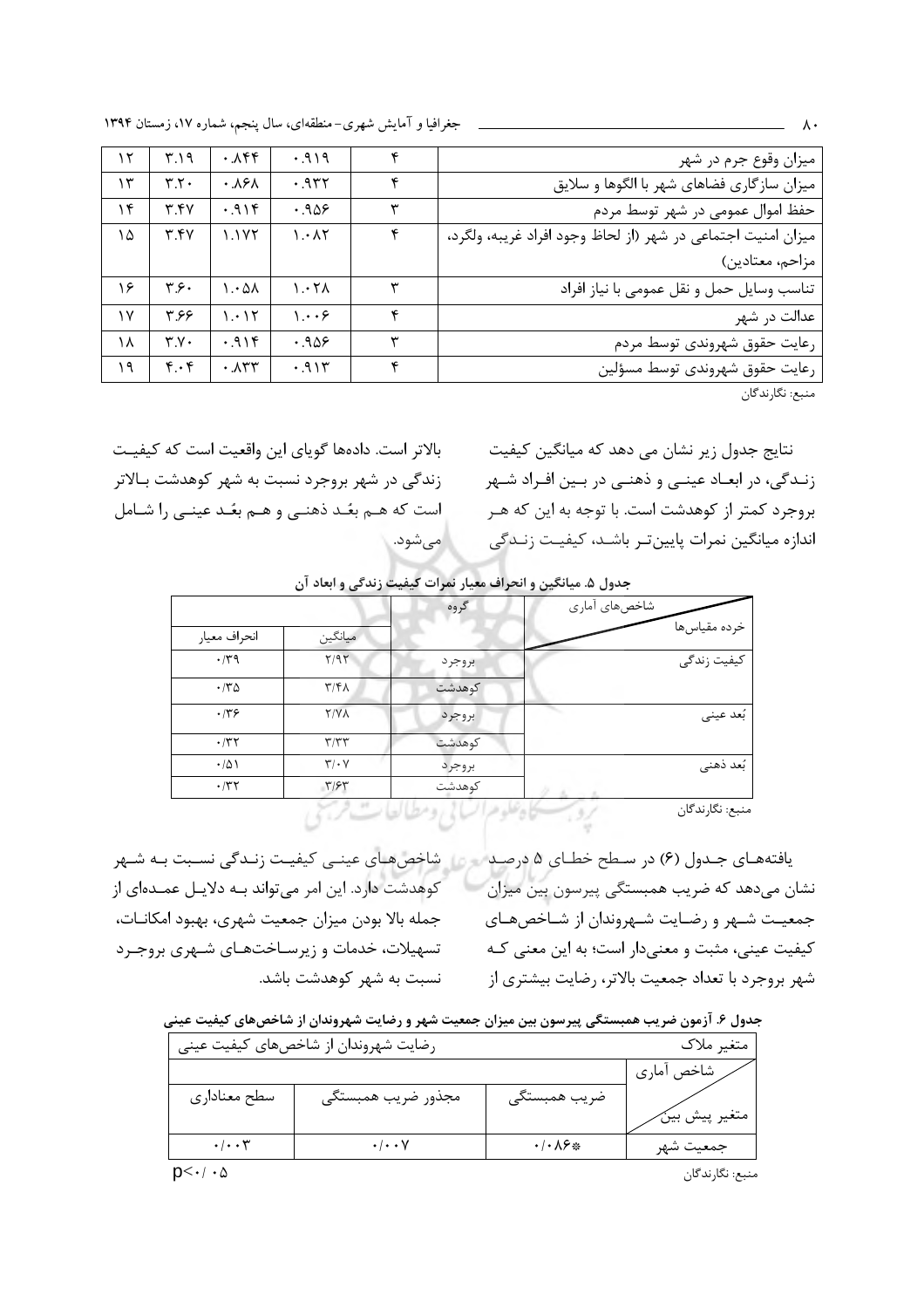یافتههای جـدول زیـر در سـطح خطـای ۵ درصـد نشان میدهد که ضریب همبستگی پیرسون بین میزان جمعیت شـهر و رضـایت شـهروندان از شـاخصهـای کیفیت ذهنی، مثبت و معنی دار است. به این معنی که

شهروندان شهر بروجرد با تعداد جمعیت بالاتر، رضایت بیشتری از شاخصهای ذهنی کیفیت زندگی نسبت به شهر كوهدشت دارند.

|                    | جدول ۷. آزمون ضریب همبستگی پیرسون بین میزان جمعیت شهر و رضایت شهروندان از شاخصهای کیفیت ذهنی |                                  |               |  |  |  |  |
|--------------------|----------------------------------------------------------------------------------------------|----------------------------------|---------------|--|--|--|--|
|                    | رضایت شهروندان از شاخصهای کیفیت ذهنی                                                         |                                  |               |  |  |  |  |
|                    |                                                                                              |                                  | شاخص أماري    |  |  |  |  |
| سطح معناداري       | مجذور ضريب همبستگي                                                                           | ضريب همبستگي                     | متغير پيش بين |  |  |  |  |
| $\cdot/\cdot\cdot$ | $\cdot$ /۳۳)                                                                                 | $\cdot$ / $\Delta$ Y $\Delta$ ** | جمعيت شهر     |  |  |  |  |

 $D<\cdot/\cdot \Delta$ 

عینی افراد در شهر بروجرد بیشتر از شـهر کوهدشـت است؛ بنابراین، تفاوت بـه نفـع افـراد در شـهر بروجـرد است؛ یعنی رضایت از کیفیـت زنـدگی در بُعـد عینـی افراد در شهر بروجرد نسبت به مردم شـهر کوهدشـت، بيشتر است.

بُعـد ذهنــی افــراد در شــهر کوهدشــت کمتــر از شــهر

بروجرد است؛ بنابراین، تفـاوت بــه نفــع افــراد در شــهر بروجرد است؛ یعنی رضایت از کیفیـت زنـدگی در بُعـد

ذهنی در شهر بروجرد نسبت به مردم شـهر کوهدشـت

یافتههای جدول (۸) نیز نشان میدهد که با توجـه به مقدار t بهدست آمده در سطح خطای ۵ درصد، بین رضایت از کیفیت زندگی در بُعد عینی افراد در دو شهر بروجرد و كوهدشت، تفاوت وجود دارد. با توجه به ايـن كه ميانگين نمـرهٔ رضـايت از كيفيـت زنـدگي در بُعـد

جدول ۸. آزمون t با دو گروه مستقل برای مقایسه میانگین میزان رضایت شهروندان از کیفیت زندگی در بعد عینی در شهرهای بروجرد وكوهدشت

|                              |                                              |              |                               | $\overline{\phantom{a}}$ |                                  |
|------------------------------|----------------------------------------------|--------------|-------------------------------|--------------------------|----------------------------------|
|                              |                                              | انحراف معيار | ميانگين                       | شهر                      | شاخص آماري                       |
|                              |                                              |              |                               |                          | مقياس                            |
|                              | $\cdot/\cdot\cdot\tau$ - $\tau/\lambda\cdot$ | .19Y         | 7/9 V                         | بروجرد                   | رضایت از کیفیت زندگی در بعد عینی |
|                              |                                              | .199         | $\mathbf{r} \cdot \mathbf{q}$ | كوهدشت                   |                                  |
| $P<\cdot$ / $\cdot$ $\Delta$ |                                              |              |                               |                          |                                  |

منبع: نگارندگان

منبع: نگارندگان

یافتههای جدول (۹) نشان می دهد که با توجـه بـه مقدار t بهدست آمده در سطح خطـای ۵ درصـد، بـین رضایت از کیفیـت زنـدگی در بُعـد ذهنـی افـراد در دو شهر بروجرد و کوهدشت، تفاوت وجود دارد و با توجـه به این که میانگین نمره رضـایت از کیفیـت زنـدگی در

جدول ۹. آزمون t با دو گروه مستقل برای مقایسه میانگین میزان رضایت شهروندان از کیفیت زندگی در بعد ذهنی در دو شهر

بيشتر است.

| بروجرد و دوهدست     |                           |             |               |                        |                                   |  |  |
|---------------------|---------------------------|-------------|---------------|------------------------|-----------------------------------|--|--|
|                     |                           |             |               | شهر                    | شاخص آماري                        |  |  |
|                     |                           |             |               |                        | مقياس                             |  |  |
| $\cdot$ / $\cdot$ \ | $-1$ Y/Y $\Lambda$ $\tau$ | .79         | $Y/\Lambda f$ | بروجرد                 | رضایت از کیفیت زندگی در بُعد ذهنی |  |  |
|                     |                           | $\cdot$ /۳۴ | WIWE          | كوهدشت                 |                                   |  |  |
|                     |                           |             |               | ميانگين   انحراف معيار |                                   |  |  |

منبع: نگارندگان

 $D<\cdot/\cdot \Delta$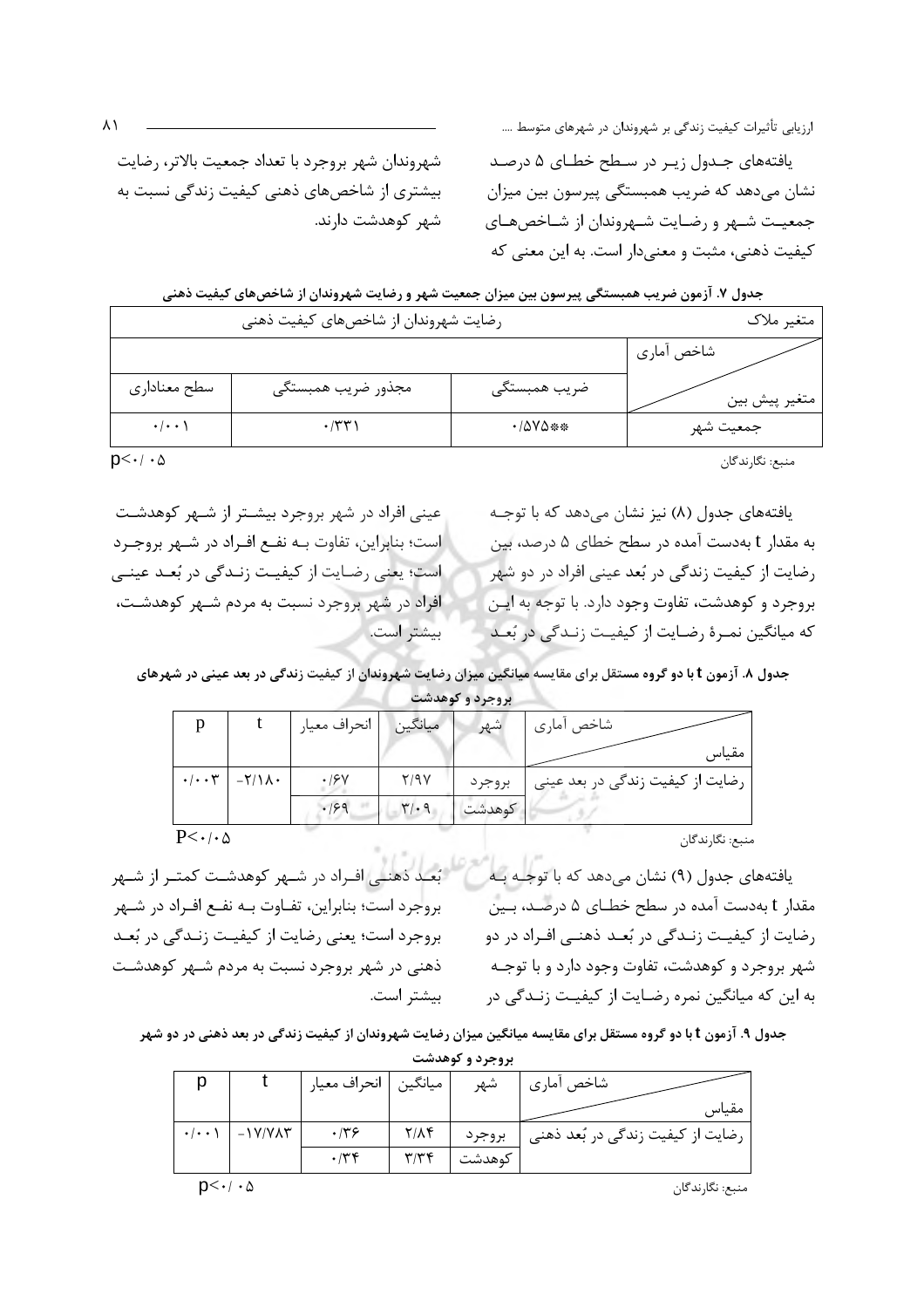جغرافیا و آمایش شهری-منطقهای، سال پنجم، شماره ۱۷، زمستان ۱۳۹۴

یافتههای جدول زیر نیـز نشـان مـی دهـد کـه بـر اساس ضریب رگرسیونی بین رضایت از کیفیـت عینـی زندگی شهروندان در دو شهر بروجـرد و کوهدشـت بـا

سن، تحصیلات، تعداد خانوار و درآمد، با سطح خطـای ۵ درصد، معنیدار است.

جدول ۱۰. آزمون ضریب رگرسیونی بین رضایت از کیفیت عینی زندگی شهروندان در دو شهر بروجرد و کوهدشت بر حسب سن، تحصیلات، تعداد اعضای خانوار و در آمد

| سطح                 | F.       | سطح                        | t                                   | بتای                  | خطای                            | ضرايب                             | R <sub>2</sub> | R    | شاخص أماري             |
|---------------------|----------|----------------------------|-------------------------------------|-----------------------|---------------------------------|-----------------------------------|----------------|------|------------------------|
| معنىدارى            |          | معنىدارى                   |                                     | استاندار د            | استاندار د                      | رگرسيون                           |                |      | مدل رگرسيون            |
| $\cdot$ / $\cdot$ \ | $18/8$ . | $\cdot/\cdot\cdot$         | 19/0.9                              |                       | $\cdot/\Delta$ .                | Y/919                             | .1157          | .779 | ضريب ثابت              |
|                     |          | $\cdot$ / $\cdot$ $\Delta$ | $-\Gamma/\Lambda \cdot \mathcal{A}$ | $-1$ . $\uparrow$ .   | $\cdot/\cdot \setminus \Lambda$ | $-\cdot/\cdot \Delta$             |                |      | سن                     |
|                     |          | $\cdot/\cdot\cdot$         | $\Delta$ /۴۲۶                       | $\cdot$ /٢ $\wedge$ ٢ | $\cdot/\cdot$ ) $\uparrow$      | $\cdot$ / $\cdot$ YY              |                |      | تحصيلات                |
|                     |          | $\cdot/\cdot\cdot$         | .7812                               | $\cdot/\cdot$ ۶       | $\cdot$ / $\cdot$ \Y            | $.$ $\cdot$ $\uparrow$ $\uparrow$ |                |      | تعداد اعضاى<br>خانواده |
|                     |          | $\cdot$   $\cdot$ \        | $-\Delta$ /YAA                      | $-1779$               | $\cdot$ / $\cdot$ \Y            | $-1.99$                           |                |      | درآمد خانوار           |

 $D<\cdot/\cdot \Delta$ 

تحصیلات، تعداد خـانوار و درآمـد در سـطح خطـای ۵ یافتههای جدول (١١) نشان می دهد که بر اساس ضریب رگرسیونی بین رضایت از کیفیت ذهنی زنـدگی درصد، معنی دار است. شهروندان در دو شـهر بروجـرد و کوهدشـت بـا سـن،

|  | جدول ۱۱. آزمون ضریب رگرسیونی بین رضایت از کیفیت ذهنی زندگی شهروندان در دو شهر بروجرد و کوهدشت بر حسب سن |                                      |  |  |
|--|---------------------------------------------------------------------------------------------------------|--------------------------------------|--|--|
|  |                                                                                                         | تحصیلات، تعداد اعضای خانوار و در آمد |  |  |

| سطح معنى           | F      | سطح معنى            |                  | بتای       | خطاى                           | ضرايب                     | $R^2$ | R     | شاخص أماري             |
|--------------------|--------|---------------------|------------------|------------|--------------------------------|---------------------------|-------|-------|------------------------|
| دارى               |        | دارى                |                  | استاندار د | استاندار د                     | رگرسيون                   |       |       | مدل رگرسيون            |
| $\cdot/\cdot\cdot$ | ٣٨/۴۶۴ | $\cdot$ / $\cdot$ ) | 19/845           |            | .11YF                          | $\mathbf{r}/\mathbf{r}$ . | .1799 | .7019 | ضريب ثابت              |
|                    |        | $\cdot$   $\cdot$ \ | $-\Delta$ /9٣١   | $-17V$     | $\cdot$ / $\cdot$ $\uparrow$ \ | $-1159$                   |       |       | سن                     |
|                    |        | $\cdot$   $\cdot$ \ | 9/1AT            | .1195      | $\cdot$ / $\cdot$ )Y           | $\cdot/\cdot$ ٣           |       |       | تحصيلات                |
|                    |        | $\cdot/\cdot\cdot$  | F/FY             | .11Y       | $\cdot$ / $\cdot$ $\cdot$      | $\cdot$ / $\cdot$ 9)      |       |       | تعداد اعضاى<br>خانواده |
|                    |        | $\cdot$   $\cdot$ \ | $-\tau/\tau\tau$ | $-115$     | $\cdot/\cdot$ 19               | $-1.54$                   |       |       | در آمد خانوار          |

منبع: نگارندگان

منبع: نگارندگان

بحث و نتيجهگيري

بـا توجـه بـه بررسـي هـاي صـورت گرفتـه در ايـن پژوهش و بر اساس پاسخهای شهودی افراد مورد سؤال قرار گرفته، می توان دریافت که در هر دو بُعـد عینــی و ذهنی کیفیت زنـدگی، شـکاف بـارزی بـین شــهرهای بروجرد و کوهدشت وجود دارد. به این صورت کـه هـم در بعُد عيني و هم در بعُد ذهني كيفيت زندگي، تفاوت

 $p<\cdot/\cdot \Delta$ 

به نفع شهروندان بروجرد است و آنها رضايت بيشترى از كيفيت زندگي دارند؛ بنابراين، مي توان نتيجه گرفت كـه ميـزان رضـايت شـهروندان بروجـردي از كيفيـت زندگی نسبت به شهروندان کوهدشت در شرایط بهتری قرار دارد. این میزان رضایت می تواند به دلایل عمدهای از جمله جمعیت، سطح سـواد، میـزان درآمـد خـانوار، عملکرد مسئولین شهری و زیرساختهای آن شامل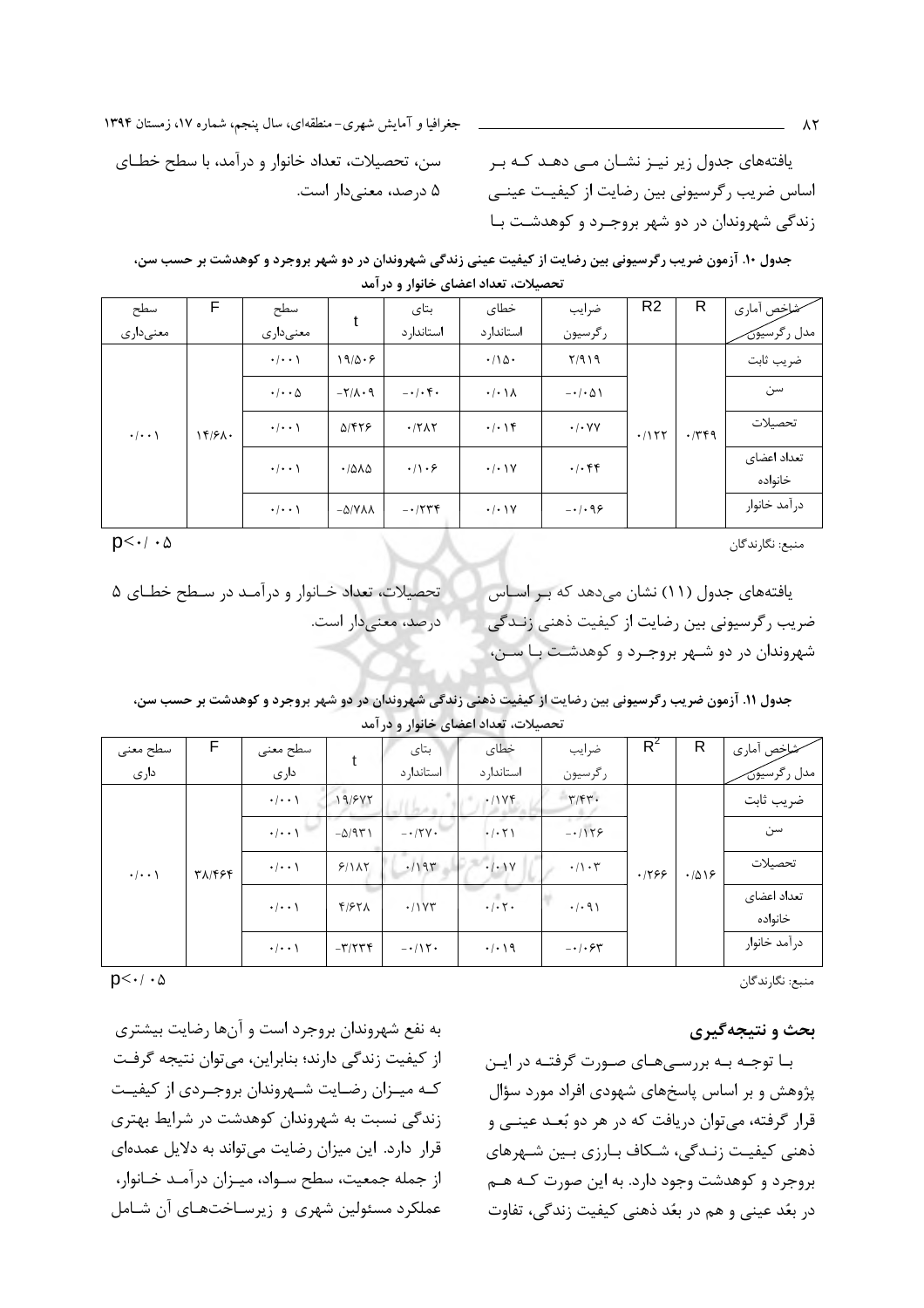حمــل و نقــل، امكانــات آموزشــي، بهداشــت و درمــان، فضای سبز، ارائه امکانات زندگی بهتر و … ارتباط داشته ىاشد.

این پژوهش نشان داد که میزان جمعیـت شـهر در رضایت شهروندان از کیفیت زندگی چه در بعُد ذهنی و چه در بعُد عینی مؤثر است؛ یعنـی هـر انـدازه میـزان جمعیت شهر بیشتر باشـد، رضـایت از کیفیـت زنـدگی بیشتر است. این مورد به آستانههای مطلوب جهت ارائهٔ خدمات و امکانات بر میگردد؛ بنابراین، میزان رضایت شــهروندان بروجــرد از كيفيــت زنــدگي نســبت بــه شهروندان كوهدشت بيشتر است.

کاهش میزان رضایت شهروندان کوهدشت در بعٌـد عيني کيفيت زندگي، تابع ويژگيهايي چون:

- نازیبایی ساختمانهای شهر، به دلیل وجود بافت فرسوده شهر است که تقریباً دو سوم از سطح شـهر در این محدوده قرار دارد.

- نارضایتی از پیادهروها، به دلیل وجود عـرض کـم آنها و نبود کفسازی مناسب و همچنین وجود موانع از جمله وسایل مغازمها و دست فروشها در پیادمروها.

- نارضایتی از نامناسب بودن فضاهای شهری بـرای افراد معلول و کمتوان، مثل وجود موانع در پیاده روها، و عدم وجود پل هوايي و پلههاي برقي. فضـاهاي ســبز از نظر برخورداری از سرویس بهداشتی، محل استراحت، بازی کودکان و ...

- عدم برخورداری شهر از نظـر امکانــات و خــدمات اوقات فراغت.

- عــدم برخــورداري شــهر از خــدمات و امكانــات بهداشتی و درمانی، مثل کمبود تختهای بیمارسـتانی و عدم دسترسی مناسب به مراکز بهداشتی و درمانی.

- نارضایتی از دسترسی بـه مرکـز تجـاری و نقـاط مختلف شهر.

- نارسایی در حمل و نقـل عمـومی از جملـه عـدم وجود اتوبوسهای داخل شـهری؛ بـه طـور کلـی تنهـا وسیله حمل و نقل عمومی در سطح شـهر کوهدشـت تاكسي است و اغلب مسـافركشهـايي بـدون پـلاک

تاکسی و بـه صـورت شخصـی ایـن کمبـود را جبـران مے کنند.

با ايـن وجـود، شـهروندان بروجـرد در بعُـد عينـي، كمترين ميزان رضايت را از وضعيت نامناسب فضـاهاى شهر برای افراد معلول و کمتوان، به دلیل وجــود موانــع در پیادهروها، نبود وسایل حمل و نقل عمومی متناسب با نیاز این افراد و عدم وجود پل هوایی و پلههای برقبی داشتهاند و در مقابل، بیشترین میزان رضـایت در شـهر كوهدشت مربوط به رضايت از تسـهيلات داخـل خانـه ماننـد سـرویس بهداشـتی، سیسـتمهـای گرمایشـی و سرمایشی و… است. نبود دامداری و دامپروری در داخل و حاشیه شهر بروجرد، عامـل بــوی ناشــی از فضــولات حیوانی را در این شهر بی معنا کرده است.

بر خلاف شاخصهای عینی، در بُعد شاخص ذهنـی در شهر کوهدشت، بیشـترین میـزان رضـایت مربـوط تأمین نیازهای اساسی و روزمره (مواد غذایی و پوشـاک و…) و احساس راحتی از زندگی در این شهر است کـه به تفكر قناعت گونه و احساس تعلـق خـاطر مـردم بـه شـهر خـود، مربـوط مـیشـود. اخـلاق، رفتـار و آداب .<br>معاشرت با همسایگان به دلیل وجـود زنـدگی قـومی و قبیلهای در این شهر، در تقویت این شاخص مؤثر بوده است. شهروندان بروجرد نیز به دلیل دسترسی مناسب كاربري هـا و خـدمات در سـطح شـهر، رضـايت نسـبتاً بالایی از تهیه و تدارک نیازهای اساسی و روزمره (مواد غذايي، پوشاک و...) دارند.

در مقابل، حمل و نقل ناامن برای استفاده بـانوان و كودكان، نبـود عـدالت در شـهر، عـدم رعايـت حقـوق شهروندي توسط مسئولين و نبود امنيـت اجتمـاعي در شهر (از لحـاظ وجـود افـراد غريبــه، ولگـرد، مـزاحم و معتادین، سارقین در شهر) بیشترین نارضایتی را از بین شاخصهای رده دوم برای شهروندان کوهدشتی فـراهم کرده است.

به طور كلي، فاصلهٔ زيـاد شـاخص كيفيـت زنـدگي شهر کوهدشت تا شهر بالای ردهٔ متوسط استان، گویای ايـــن واقعيــت اســت كـــه شـــتابزدگي كوهدشــت در جمعیتپذیری و پیوستن آن به جرگهٔ شهرهای میـانی